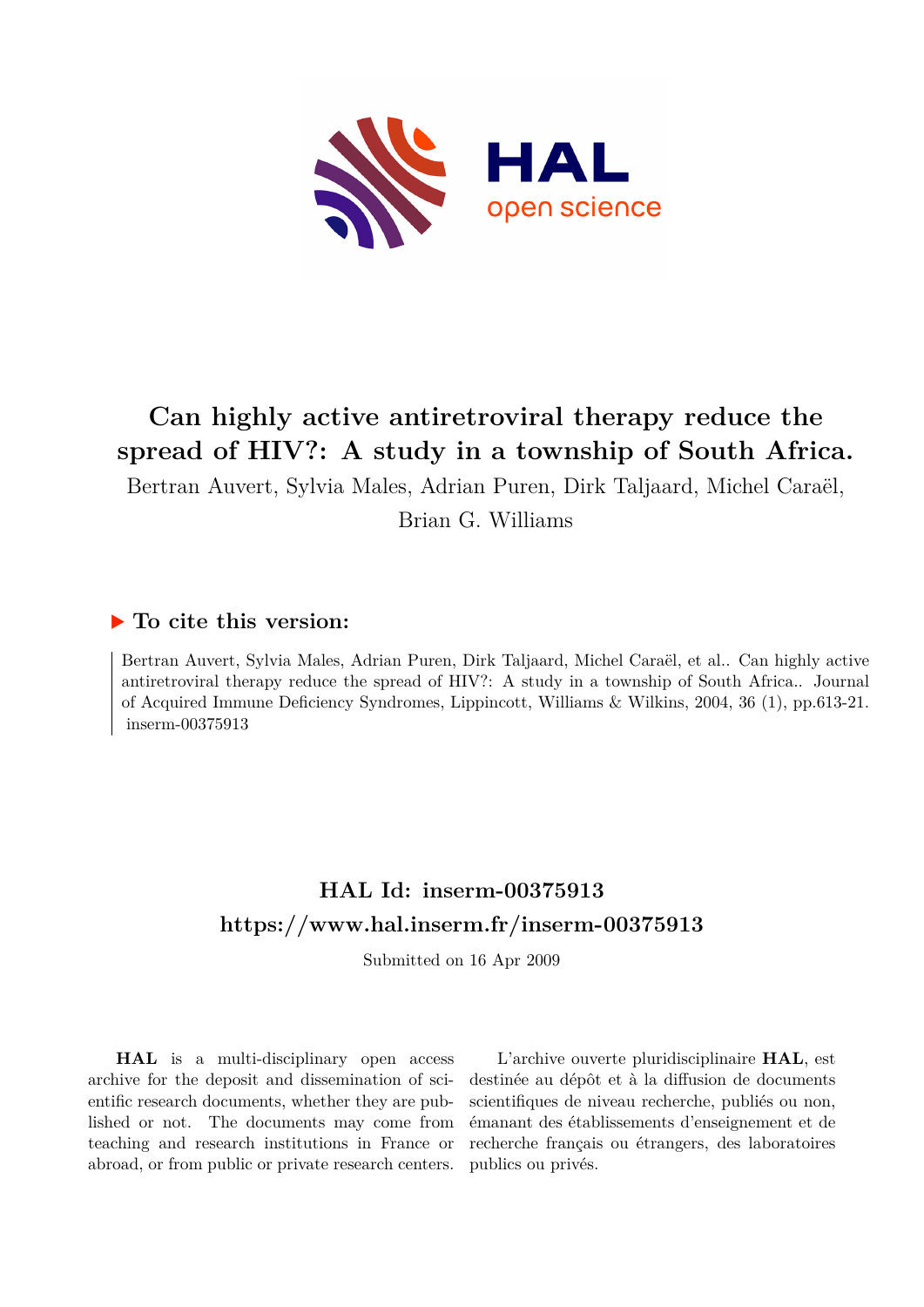### **\* Manuscript (the whole file including title page and abstract, without tables or figures)**

V 20

**Title: Can HAART reduce the spread of HIV? A study in a township of South Africa.** 

**Running head**: HAART and the spread of HIV

### **Authors**

|               | Bertran Auvert | $(1+2+3)$ |
|---------------|----------------|-----------|
| Sylvia Males  |                | (2)       |
| Adrian Puren  |                | (4)       |
|               | Dirk Taljaard  | (5)       |
| Michel Caraël |                | (6)       |
|               | Brian Williams | (7)       |
|               |                |           |

1 INSERM U88 – IFR 69, Saint-Maurice, France

2 AP-HP, Hôpital Ambroise Paré, Boulogne-Billancourt, France

3 Université de Versailles - Saint-Quentin-en-Yvelines; UFR médicale Paris - Ile-de-France - Ouest, Garches, France

4 National Institute for Communicable Diseases, Johannesburg, South Africa

5 Progressus CC, Johannesburg, South Africa

6 UNAIDS, Geneva

7 WHO, Geneva

### **Correspondence**

Bertran Auvert INSERM U88 14, rue du Val d'Osne 94415 Saint-Maurice Cedex France Tel: 33 (0)1 45 18 38 71 Fax: 33 (0)1 45 18 38 89 bertran.auvert@paris-ouest.univ-paris5.fr

### **Word count**: 4980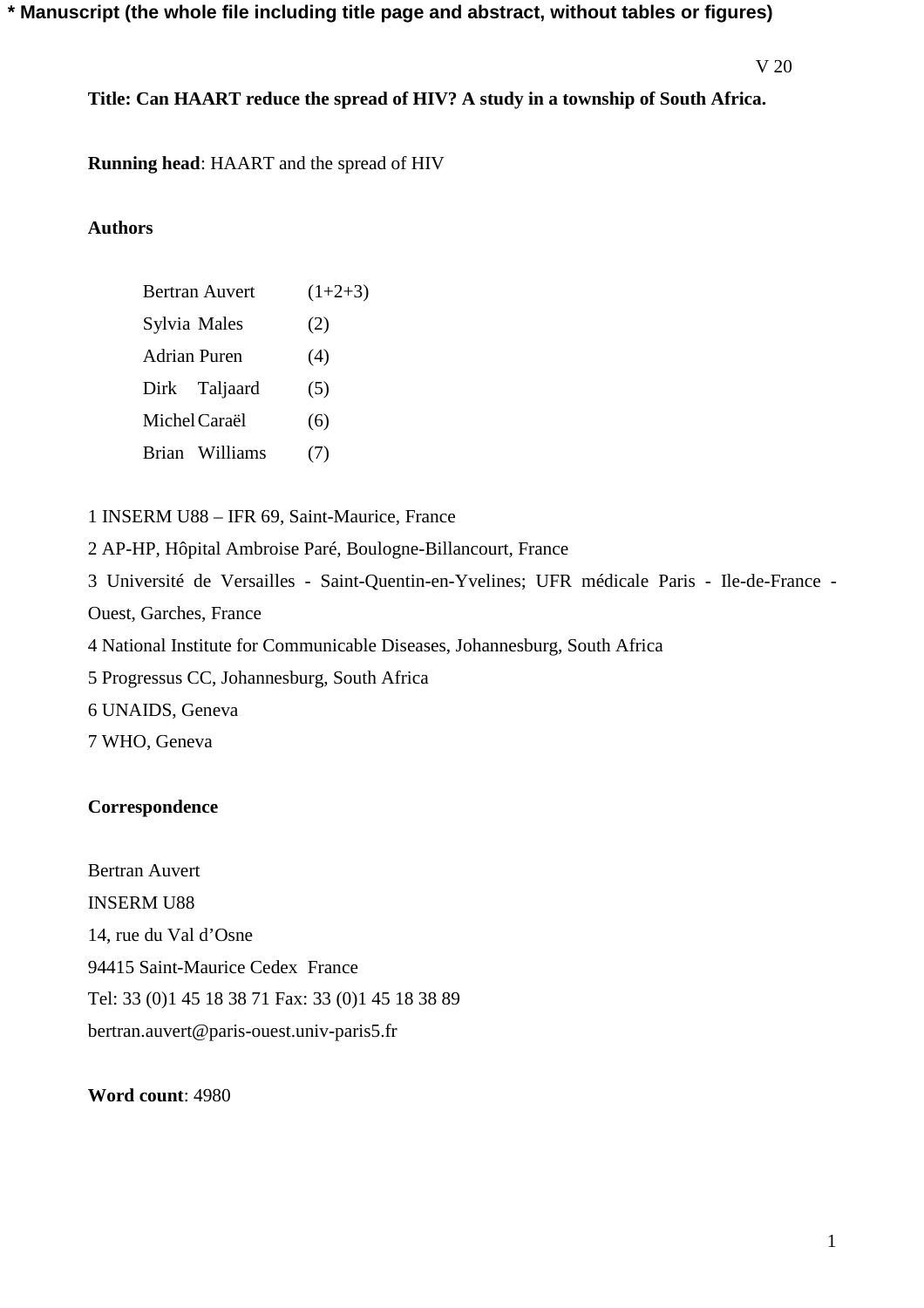### *SUMMARY*

**Background** Calls have been made for the large-scale delivery of highly active antiretroviral therapy (HAART) to people infected with HIV in developing countries. If this is to be done, estimates of the number of people who currently require HAART in high HIV-prevalence areas of sub-Saharan Africa are needed and the impact of the widespread use of HAART on transmission and hence the spread of HIV must be assessed.

**Objectives** To estimate the proportion of people who would be eligible for combination antiretroviral (ARV) therapy and hence to evaluate the potential impact of providing HAART on the spread of HIV-1 under the WHO guideline, in a South African township with a high prevalence of HIV-1.

**Design** A community-based, cross-sectional study in a township near Johannesburg, South Africa of a random sample of approximately 1,000 men and women aged 15 to 49 years.

**Materials and methods** Background characteristics and sexual behaviour were recorded by questionnaire. Participants were tested for HIV-1 and their CD4+ cell counts and plasma HIV-1 RNA loads were measured. The proportion of people whose CD4+ cell count was less than 200 cells/mm<sup>3</sup> and would be eligible to receive HAART under the WHO guideline was estimated. The potential impact of antiretroviral drugs on the spread of HIV-1 in this setting was determined firstly by estimating among the partnerships engaged in by HIV-1 positive individuals the proportion of spousal and non-spousal partnerships eligible to receive HAART, and secondly by calculating the potential impact of HAART on the annual risk of HIV-1 transmission due to sexual contacts of HIV-1 infected persons. The results were compared with those obtained when using the USDHHS guideline.

**Results** The overall prevalence of HIV-1 infection was 21.8% (19.2% – 24.6%), and of these people 9.5%  $(6.1\% - 14.9\%)$ , or  $2.1\%$   $(1.3\% - 3.3\%)$  of all 15 to 49 year olds, would be eligible for HAART (ranges are 95% confidence limits). In each of the next three years 6.3% (4.6% – 8.4%) of those currently infected with HIV-1 will need to start HAART. Among the partnerships where individuals were HIV-1 positive only a small proportion of spousal partnerships (7.6%; 3.4% – 15.6%) and non-spousal partnerships (5.7%; 3.0% – 10.2%) involve a partner with a CD4+ cell count below 200 cells/mm<sup>3</sup> and would benefit from the reduction of transmission due to the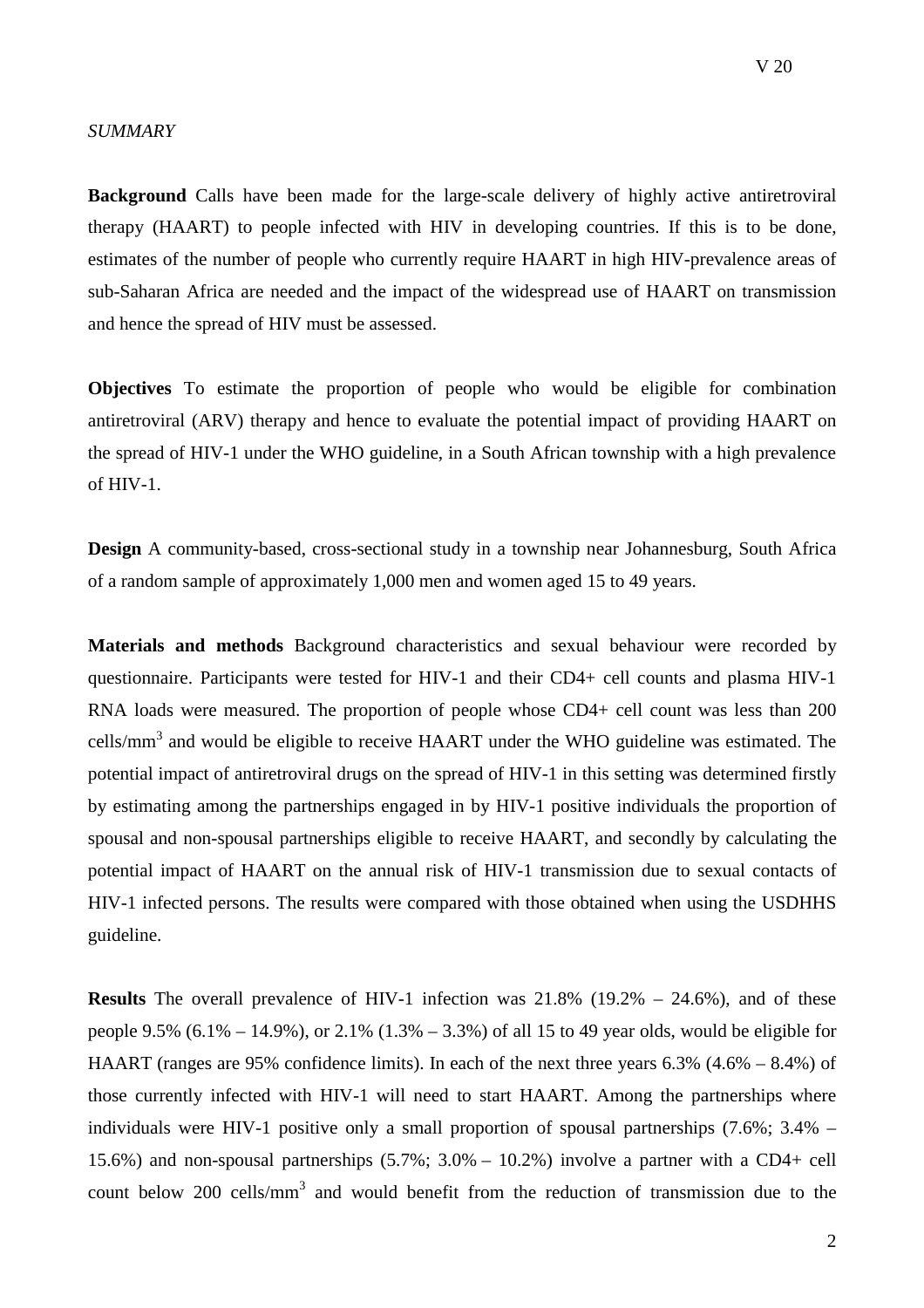decrease in plasma HIV-1 RNA load under HAART. Estimates of the impact of HAART on the annual risk of HIV-1 transmission show that this risk would be reduced by  $11.9\%$  (7.1% – 17.0%). When using USDHHS guideline the fraction of HIV-1 positive eligible for HAART reached 56.3% (49.1% – 63.2%) and the impact of HAART on the annual risk of HIV-1 transmission reached 71.8% (64.5% – 77.5%).

**Conclusion** The population impact of HAART on reducing sexual transmission of HIV-1 is likely to be small under the WHO guideline and reducing the spread of HIV-1 will depend on further strengthening conventional prevention efforts. A much higher impact of HAART is to be expected if USDHHS guideline is to be used.

**Keywords:** HAART, HIV, South Africa, CD4+, viral load, transmission.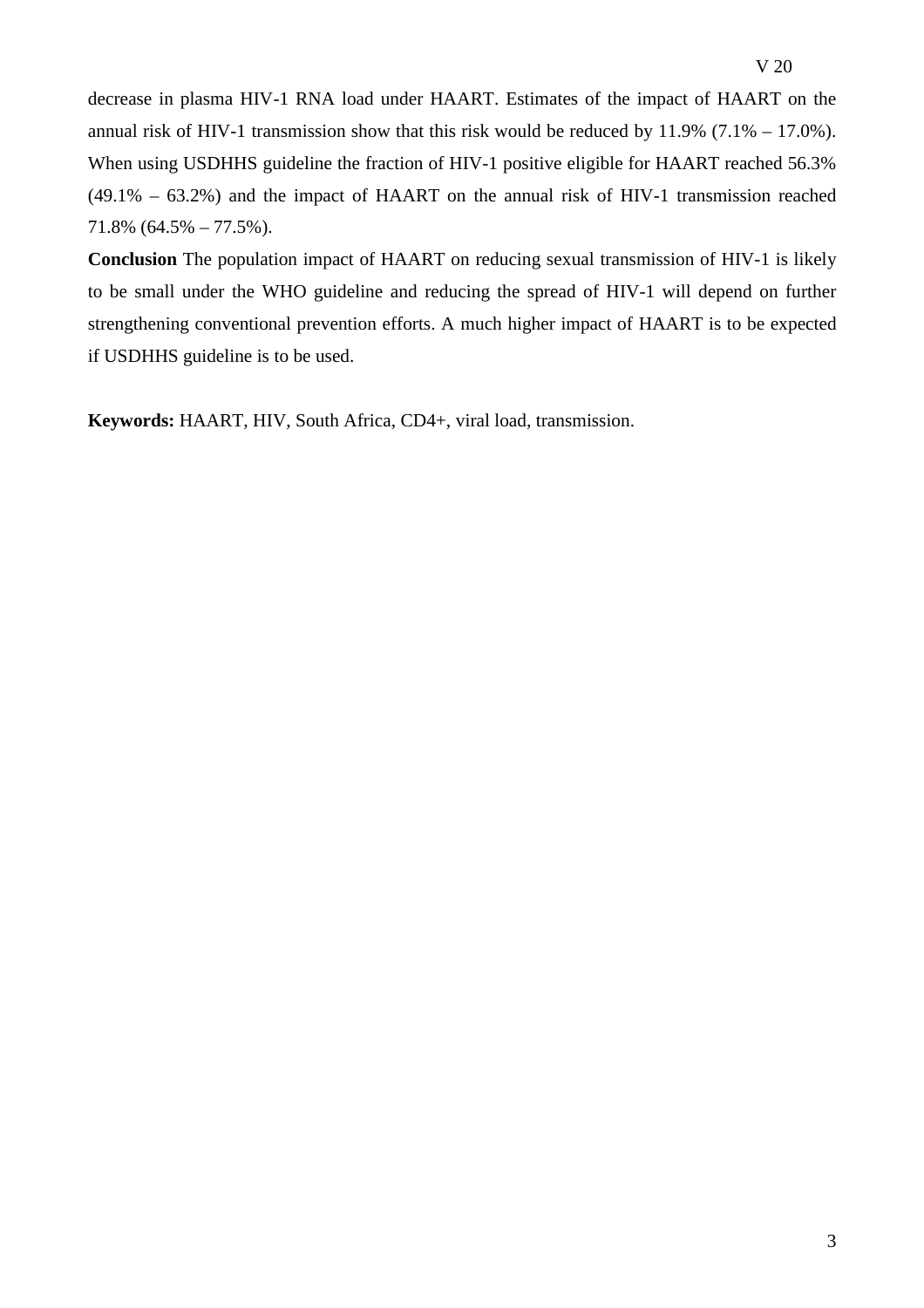### **INTRODUCTION**

Sub-Saharan Africa remains the region most severely affected by HIV/AIDS. Approximately 3.4 million new infections occurred in 2001, bringing the total number of people living with HIV/AIDS in this region to 28.1 million. In South Africa, the prevalence of HIV-1 infection is among the highest in the world, with almost one-in-nine South Africans living with HIV/AIDS [1].

In developed countries, striking improvements have been reported in the health status and life expectancy of HIV-infected patients, as a result of the widespread use of antiretroviral therapy [2-10]. However, 90% of people infected with HIV live in the developing world while only 4% of those who need antiretroviral treatment currently have access to the drugs they require [11]. Several studies have evaluated the feasibility of delivering antiretroviral therapy (ART) to patients in resource-limited settings [12, 13], but despite international pressure to implement highly active antiretroviral therapy (HAART) in such countries, treatment requirements have yet to be precisely characterised. In developing countries with high HIV prevalence, such as South Africa, the fraction of the population who would be eligible for HAART under the World health Organisation (WHO) guideline [11] is not precisely known. It is not also known how this fraction will change if the United States Department of Health and Human Services (USDHHS) guideline [14] is used. Such information is needed to calculate the cost of scaling up antiretroviral treatments and to prepare health systems to deliver these treatments. In addition, the potential impact of the widespread use of antiretroviral drugs on the spread of HIV remains unclear and requires evaluation. There are biological and epidemiological reasons to believe that antiretroviral therapy will reduce sexual transmission of HIV. Biological studies have shown that antiretroviral drugs decrease HIV in seminal fluid [15] and in cervicovaginal secretions [16]. An epidemiological study of discordant couples has shown that the use of zidovudine by infected men was associated with a 50% reduction in the risk of transmission of HIV to their female sexual partner [17], suggesting that the wide use of HAART would slow down the spread of HIV in the countries where the route of transmission is mainly heterosexual.

The objectives of this study are firstly to estimate the proportion of the population who need HAART in a township in South Africa under the WHO guideline, secondly to estimate the shortterm impact of providing anti-retroviral therapy on the spread of HIV and lastly to assess the impact of using the USDHHS guideline on these estimations.

#### **MATERIALS AND METHODS**

### **Survey**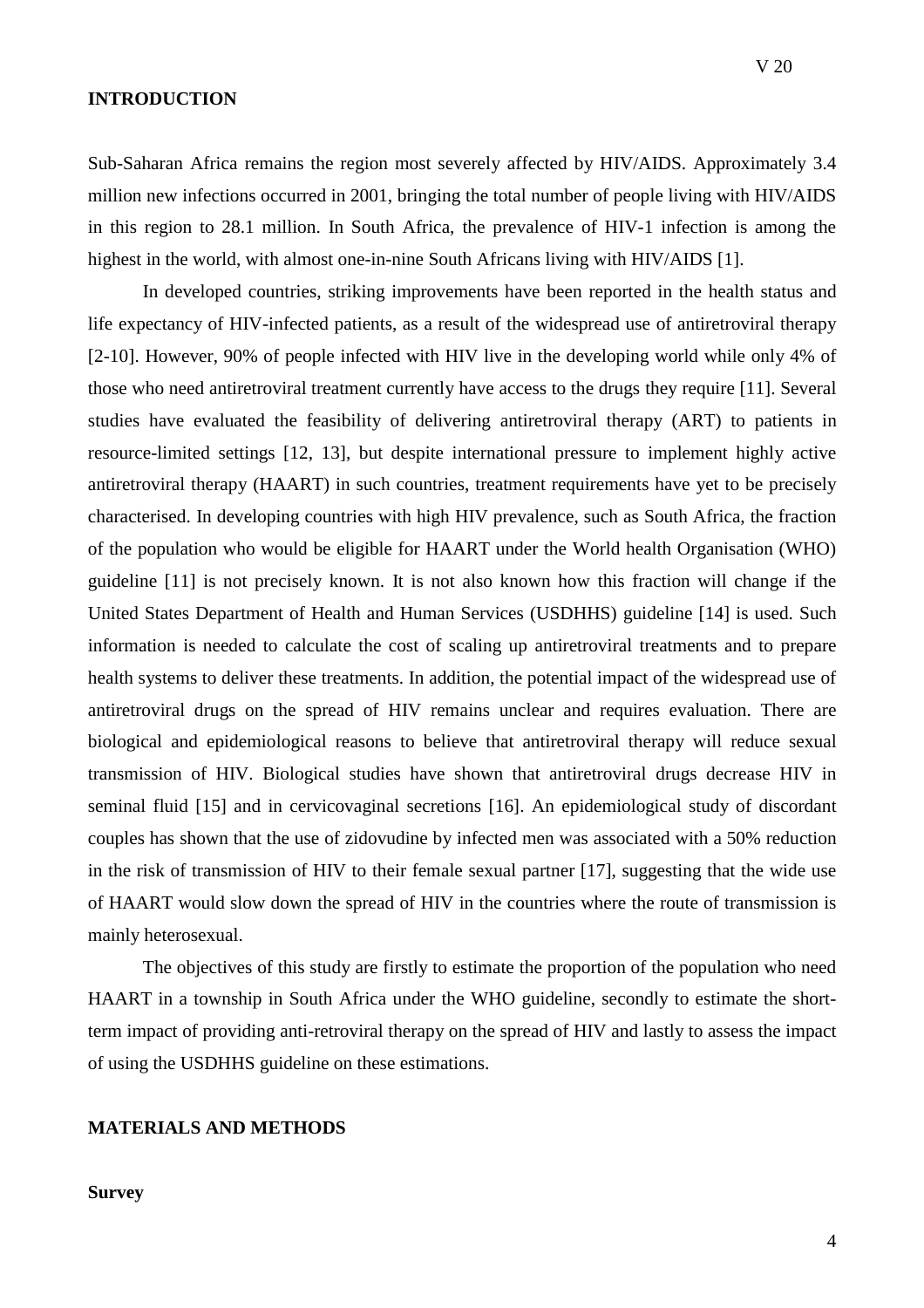In April 2002, a population-based, cross-sectional study was conducted in a township 40 kilometres south of Johannesburg, South Africa. Households were selected by a two-stage random sampling technique. Index houses were randomly selected from a map obtained from the local municipal offices. Using each index house as a starting point, a cluster of households was identified by starting to the right of the index house and counting households around the street block and adjacent street blocks until 50 households had been reached. A self-weighting random sample of 20 households was then chosen from each cluster. All men and women aged 15 to 49 years, who slept in the selected households the night before the study team's visit, were eligible for inclusion in the study. The consent form was presented in the language of the respondent, who was invited to take part in the study, and those who agreed were asked to sign the consent form. The response rate was 68%. Eligible participants were transported to a local facility for the interviews and the collection of blood and urine samples. If eligible participants were not at home, the study team made up to three repeat visits on different days at different times. The fieldwork was done in the late afternoon, when residents returned from work, to reach as many residents as possible. Fieldwork was conducted on Monday to Thursday and again on Saturdays to ensure that people who work during the week could be reached. Where it was not possible for participants to go directly to the interviewing points, or for household members who were not home, appointments were made at times suited to the participants and these appointments were followed up.

The questionnaire used in this study was based on a UNAIDS questionnaire [18]. The interviewers completed the questionnaire during a private interview in the preferred language of the interviewee. Data were collected on background and behavioural characteristics. Sexual partners were divided into spousal and non-spousal partners. The spousal partners were partners to whom the respondents were married or lived with as married. The non-spousal partners were all the other partners. The questionnaire allowed for a detailed description of all the non-spousal partners of the last twelve months, including those with whom the respondent had only one sexual contact. In addition, specific questions were asked about the use of condoms in the last months with nonspousal partners.

During the survey, participants with symptoms of sexually transmitted infections (STIs) were encouraged to go to the local STI clinic for treatment. Participants who wished to know their HIV status were offered a separate free ELISA test with pre- and post-test counselling to be arranged through the normal clinical channels. Blood samples were tested for syphilis, HIV-1, CD4+ count and plasma HIV-1 RNA load. Urine samples were tested for chlamydial infection.

When results were available, a trained nurse delivered the syphilis and chlamydia infection test results directly to the participants. Participants with positive STI results were encouraged to seek treatment at the local STI clinics. Individuals with fewer than 200 CD4+ cells/mm<sup>3</sup> were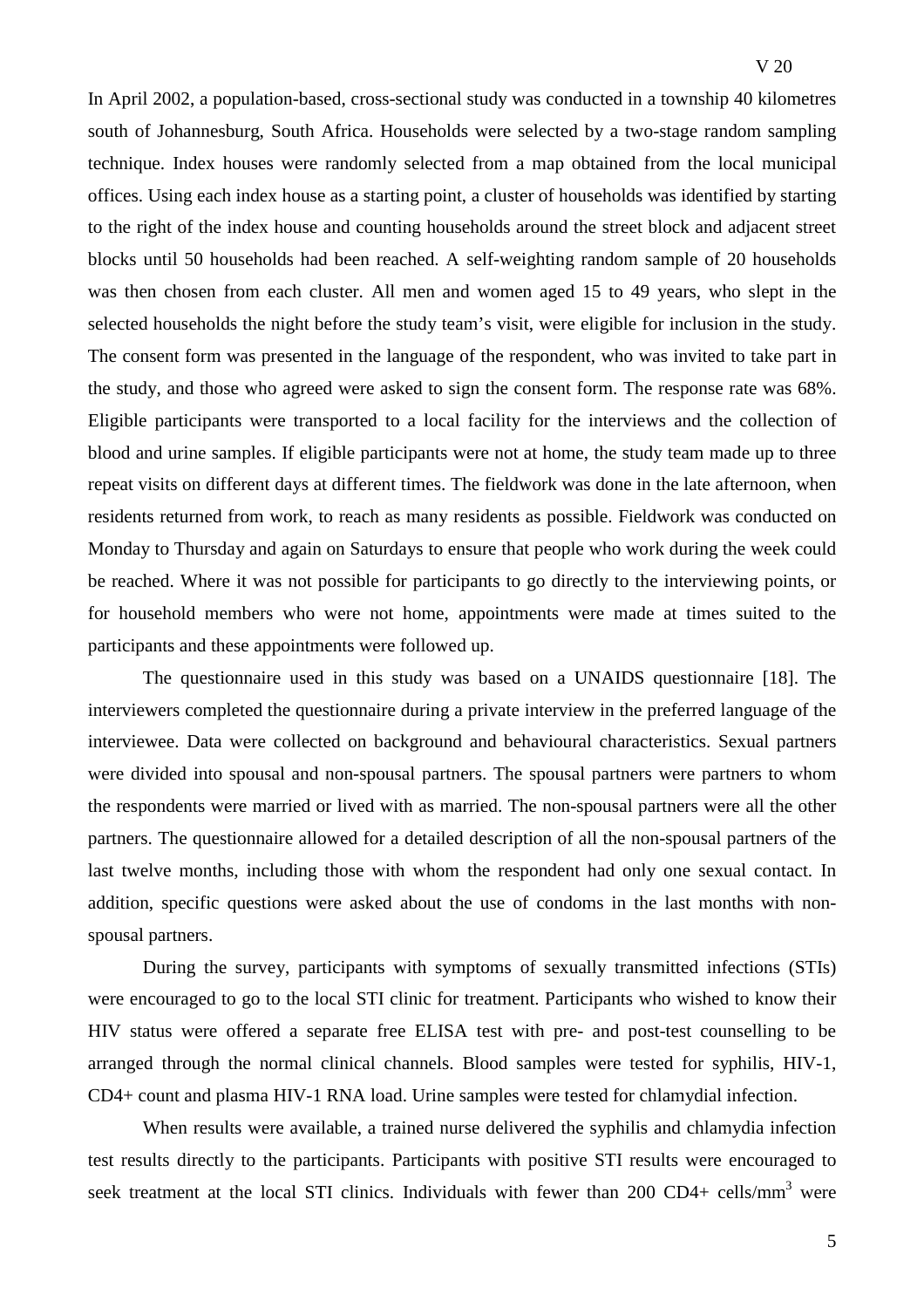opportunistic infections and access to ARV therapy. Pregnant women were informed of the possibility of reducing the mother-to-child transmission (MTCT) of HIV-1 during pregnancy and childbearing. The cost of transportation to health facilities where the MTCT programme was available free of charge was carried by the study.

### **Laboratory procedures**

Following the interview, trained nurses collected whole blood and urine (first flow) samples. The urine samples were stored at 4°C and then transported the next day to the laboratory where they were stored at −70°C before being analysed. Two EDTA blood tubes of 20 ml of venous blood were taken and transported at room temperature to the laboratory on the following morning. One tube was centrifuged at 400 *g* for 10 minutes and 5 aliquots of plasma were then taken and frozen at −70° C. The second tube of blood was used to determine the CD4+ count.

An ELISA screen (Genscreen HIV1/2 version 2, Bio-Rad, France and Wellcozyme HIV recombinant, Abbot Murex, Dartford, UK) and ELISA confirmation (Vironostika HIV Uni-Formm II plus O, bioMerieux, Boxtel, Netherlands) were carried out on plasma to test for HIV-1 infection. Plasma HIV-1 RNA load was determined by reverse-transcription PCR using an assay designed to detect all M-group subtypes (Amplicor HIV-1 Monitor Test V1.5, Roche Diagnostic System Ins., Branchburg, New Jersey, USA) [19].

CD4+ cell counts were determined by BD FACSOUNT analysis, BD Biosciences, Belgium.

Syphilis testing was performed using a rapid plasma reagin (RPR) screen (Macro-Vue RPR Card Tests, Becton Dickinson Microbiology Systems, Becton Dickinson, Maryland) followed by a Fluorescent Treponemal Antibody Absorption (FTA-ABS) confirmatory test (FTA-ABS Test Sorbent, bioMérieux, France). A positive RPR (at any titre) and FTA-ABS were taken as evidence of recently acquired and/or untreated syphilis. Urine samples were tested for chlamydia infection using a qualitative DNA amplification method (Amplicor CT/NG Test, Roche Diagnostics, New Jersey, USA).

**Ethics** Ethical clearance was obtained from University of Witwatersrand Committee for Research on Human Subjects on the 8 February 2002 (protocol study n° M020103).

### **Data management**

Laboratory results and data generated from questionnaires were entered twice into a database (Microsoft Access, Redmond, Washington, USA) by different people. The two entries were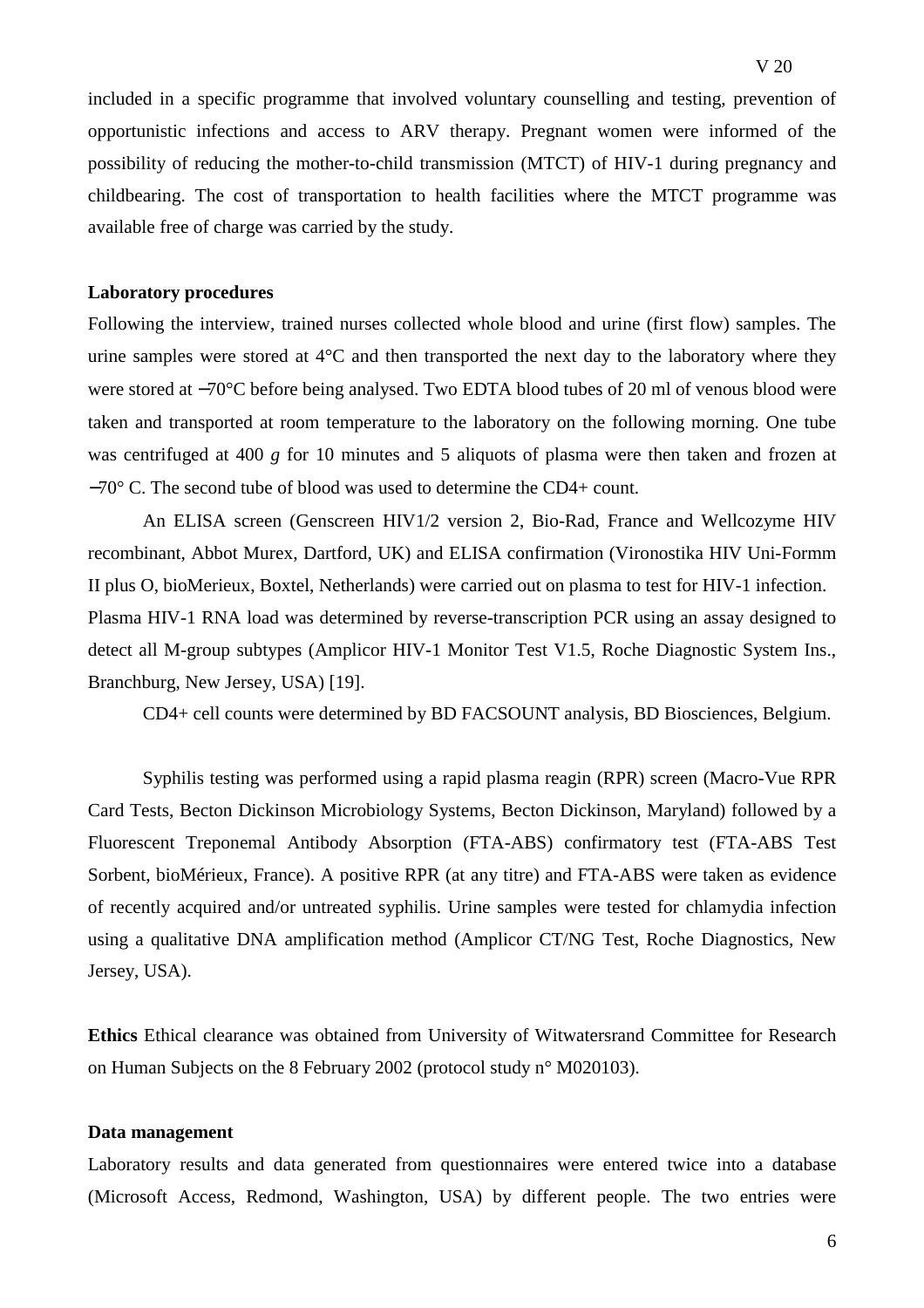compared and discrepancies were corrected. The data were then checked for inconsistencies. The files were then imported into the Statistical Package for Social Sciences (SPSS 8.0 for Windows, Chicago, Illinois, USA) and prepared for statistical analysis.

### **Statistical methods**

### *Estimation and statistical tests*

The Clopper-Pearson method, which is known to produce slightly conservative two-sided confidence intervals [20], was used to estimate confidence limits of proportions. (Unless otherwise stated ranges give 95% confidence limits.) Medians of quantitative data were calculated with their inter-quartile range (IQR). Quantitative data were compared between sub-groups using the Kruskal-Wallis test. The correlation between plasma HIV-1 RNA load and CD4+ count was analysed using the non-parametric Spearman correlation coefficient and by regression of  $log_{10}$  of the plasma HIV-1 RNA load against the CD4+ count.

### *Estimation of the proportion of the population who needs HAART under the WHO guideline*

The current WHO recommendations are that all patients with  $CD4+$  counts below 200 cells/mm<sup>3</sup> should be offered antiretroviral therapy [11] and we used this criterion to estimated the proportion of the 15- to 49-year-old population who currently required HAART. To conservatively estimate the proportion who will need to start HAART in the next three years, we assumed that the CD4+ cell counts decline by an average 50 cells/ $mm<sup>3</sup>/year$  in untreated infected subjects [21-24]. As a result the fraction of the 15- to 49-year-old population who would need to start HAART in the next three years under WHO guideline was determined by the fraction of the sample with CD4+ counts in the range  $201 - 350$  cells/mm<sup>3</sup>.

### *Estimation of the impact of HAART on the short-term spread of HIV-1 under the WHO guideline*

Assuming that all people with CD4+ cell counts less than  $200/\text{mm}^3$  receive HAART, we used two approaches to estimate the short-term impact of providing HAART on the spread of HIV-1. The first approach assumes that any HIV-1-positive person receiving HAART will become less infectious. We thus calculated among partnerships engaged in by HIV-1 positive individuals the proportion of spousal and non-spousal partnerships eligible to receive HAART and, as a consequence, the transmission of HIV-1 could be reduced by HAART. In the second approach, we use data on the annual risk of HIV-1 transmission as a function of plasma HIV-1 RNA load from a study in Uganda [25] to estimate the potential number of new HIV-1 infections per year per HIV-1 infected person. From this we estimate the relative decrease in the annual risk of HIV-1 transmission assuming that HAART reduces plasma HIV-1 RNA load to fewer than 400 copies/ml. This approach allows for the contribution to the spread of HIV-1 by individuals with low CD4+ counts who are more likely to have high plasma HIV-1 RNA loads.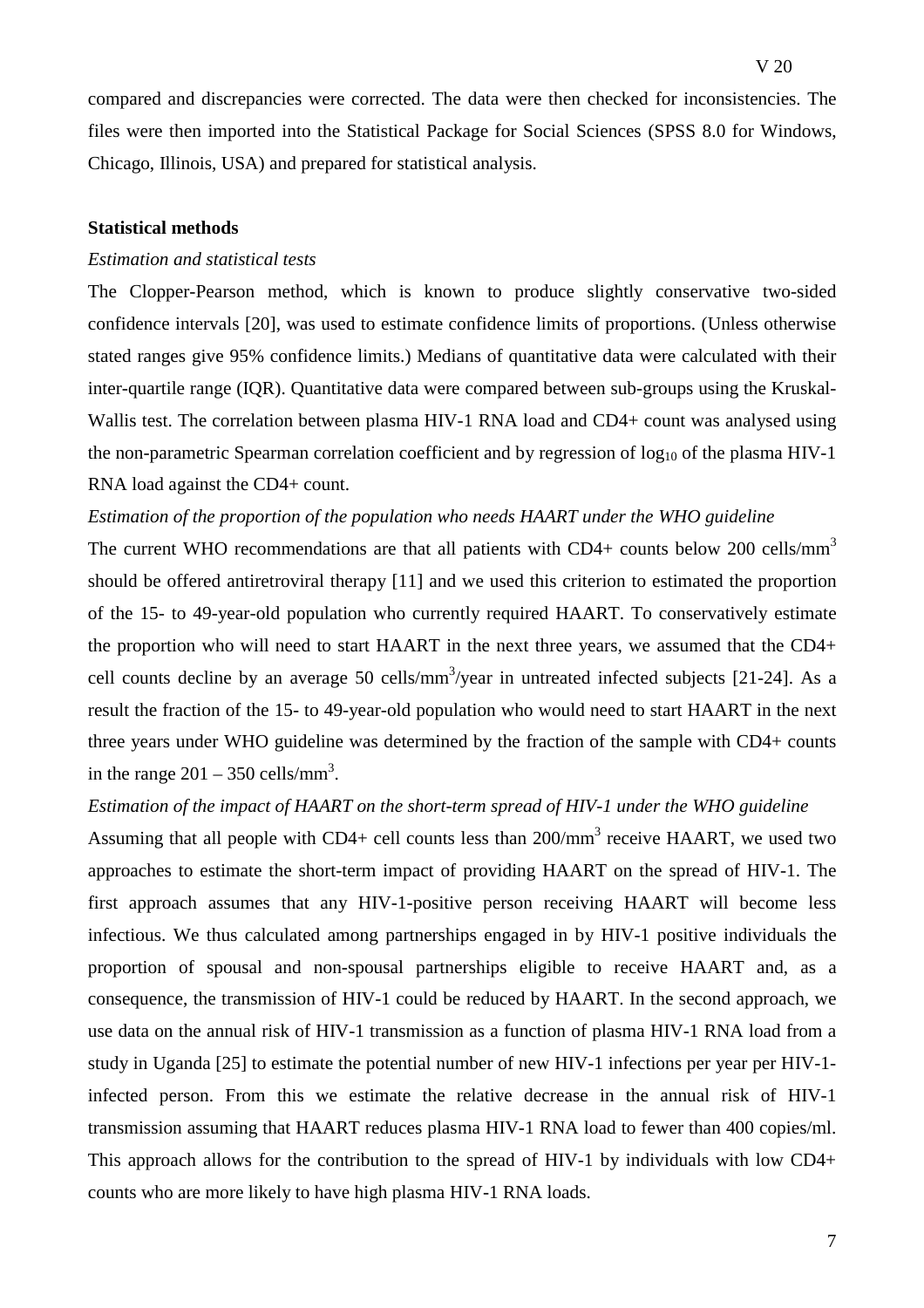### *Impact of using the USDHHS guideline*

To assess the impact of using the USDHHS guideline on the proportion of the population who require HAART, we recalculated this fraction using the USDHHS guideline which recommends initiation of HAART with CD4+ counts below 350 cells/mm<sup>3</sup> or plasma HIV-1 RNA load above 55,000 copies/ml [14]. Estimation of the impact of HAART on the short-term spread of HIV-1 under the USDHHS guideline was calculated as described above.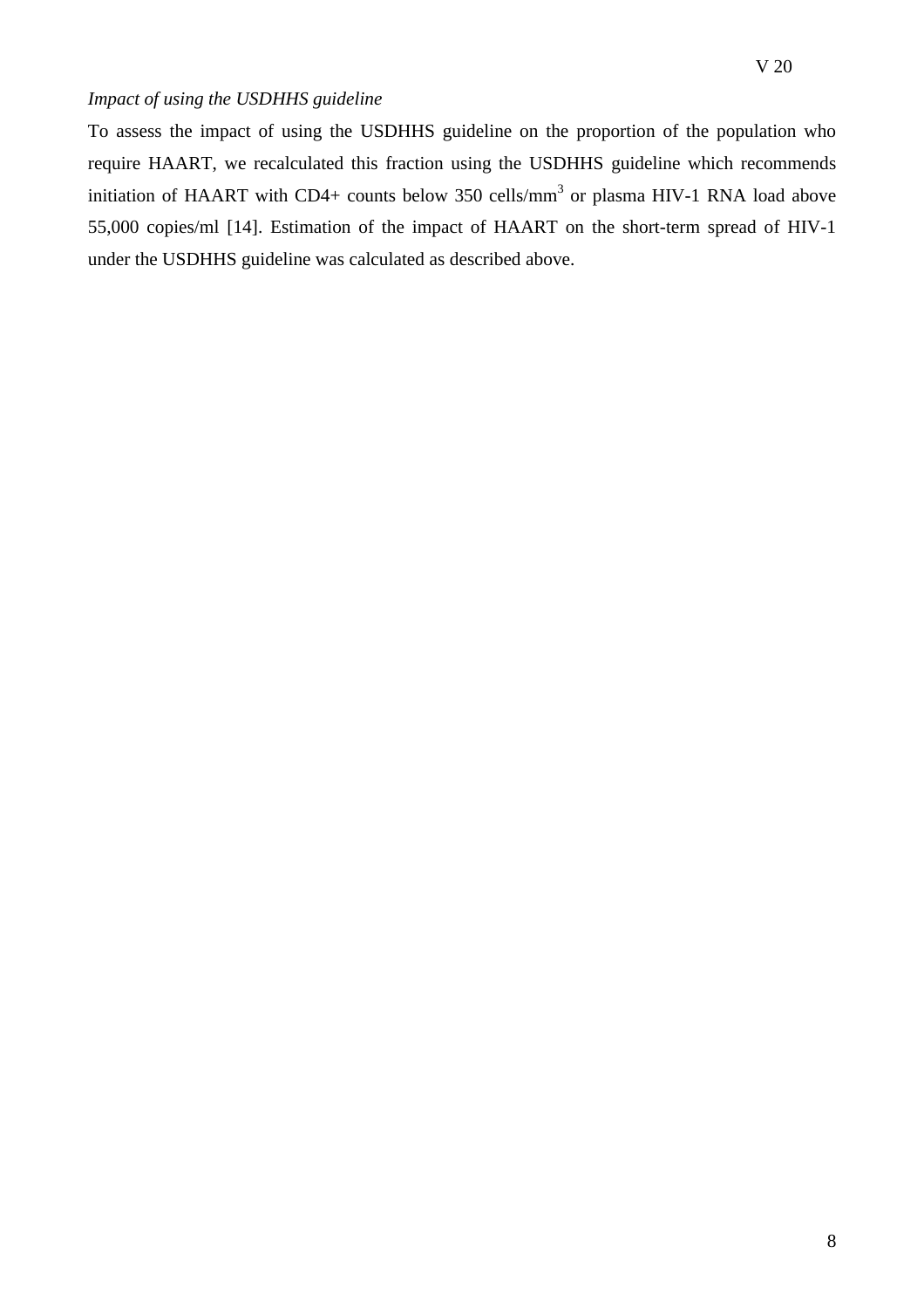### **RESULTS**

### **Background characteristics and sexual behaviour**

Most households have electricity (89.0%, 85.8% – 91.6%) and piped water (88.2%, 84.9% – 90.8%) but flush toilets are less common  $(31.2\%, 27.2\% - 35.6\%)$ . The median  $(IQR)$  of the combined monthly income per household is 884 South African Rands (500 – 1500) corresponding to about 88  $(50 - 150)$  Euros. The median (IQR) number of persons per household is 4 (3 – 5) and the median (IOR) number of persons per room is  $1.4$  ( $1 - 2$ ).

 A total of 930 people agreed to participate in the survey. The male-to-female ratio was 1:1.12. Background characteristics of the sample are given in table 1. At the time of the interview 90.9% (88.8% – 92.6%) of all participants reported having ever had sex. Among those who had experienced sexual intercourse, 34.7% (31.5% – 38.0%) said that they had never used a condom. Among men and women who had experienced sexual intercourse, 68.7% (63.8% – 73.2%) and 48.6% (43.9% – 53.3%), respectively, reported having had at least one non-spousal sexual partner in the last twelve months. Among men and women who were married or living as married, the corresponding figures were  $32.6\%$  (24.9% – 41.3%) and  $11.7\%$  (7.8% – 17.0%), respectively. Among those who had had sex in the last month with non-spousal partners,  $39.2\%$  ( $33.5 - 45.3\%$ ) reported that they always used condoms.

### **Prevalence of HIV-1, syphilis and chlamydial infections**

The overall prevalence of HIV-1 infection was 21.8% (19.2% – 24.6%), 17.4% (14.1% – 21.4%) among men and  $25.7\%$  (21.9% – 30.0%) among women. The highest prevalence of HIV-1 by age was 34.4% (19.2% − 53.2%) among men aged 35 to 39 years and 46.4% (34.4% – 58.7%) among women aged 25 to 29 years. The median age of HIV-1-infected people was 31 (IQR  $26 - 37$ ) years for men, and 23 (IQR 19 – 32) years for women. Among those having a spousal and those having a non-spousal partnership, the prevalence of HIV-1 was  $25.6\%$  (21.1% – 30.7%) and  $23.8\%$  (20.1% – 27.9%), respectively. The prevalence of syphilis was  $3.2\%$  (1.9% – 5.4%) for men and 9.6% (7.4%)  $-12.8\%$ ) for women. The prevalence of chlamydia was  $6.2\%$  (4.3% – 8.9%) for men and 6.9%  $(5.0\% - 9.6\%)$  for women.

### **Distribution of plasma HIV-1 RNA load**

The median (IQR) plasma HIV-1 RNA load was 55,750 (10,750 – 172,000) copies/ml [4.7 (4.0 – 5.2) copies/ml – log10], and the difference between men and women was not significantly different (Kruskal-Wallis test,  $p = 0.59$ ). The median (IQR) plasma HIV-1 RNA load in participants with CD4+ counts less than 200 cells/mm<sup>3</sup> was 160,000 (72,900 – 410,000) copies/ml ml [5.2 (4.9 – 5.6) copies/ml – log10], and in participants with CD4+ counts higher than 200 cells/mm<sup>3</sup> it was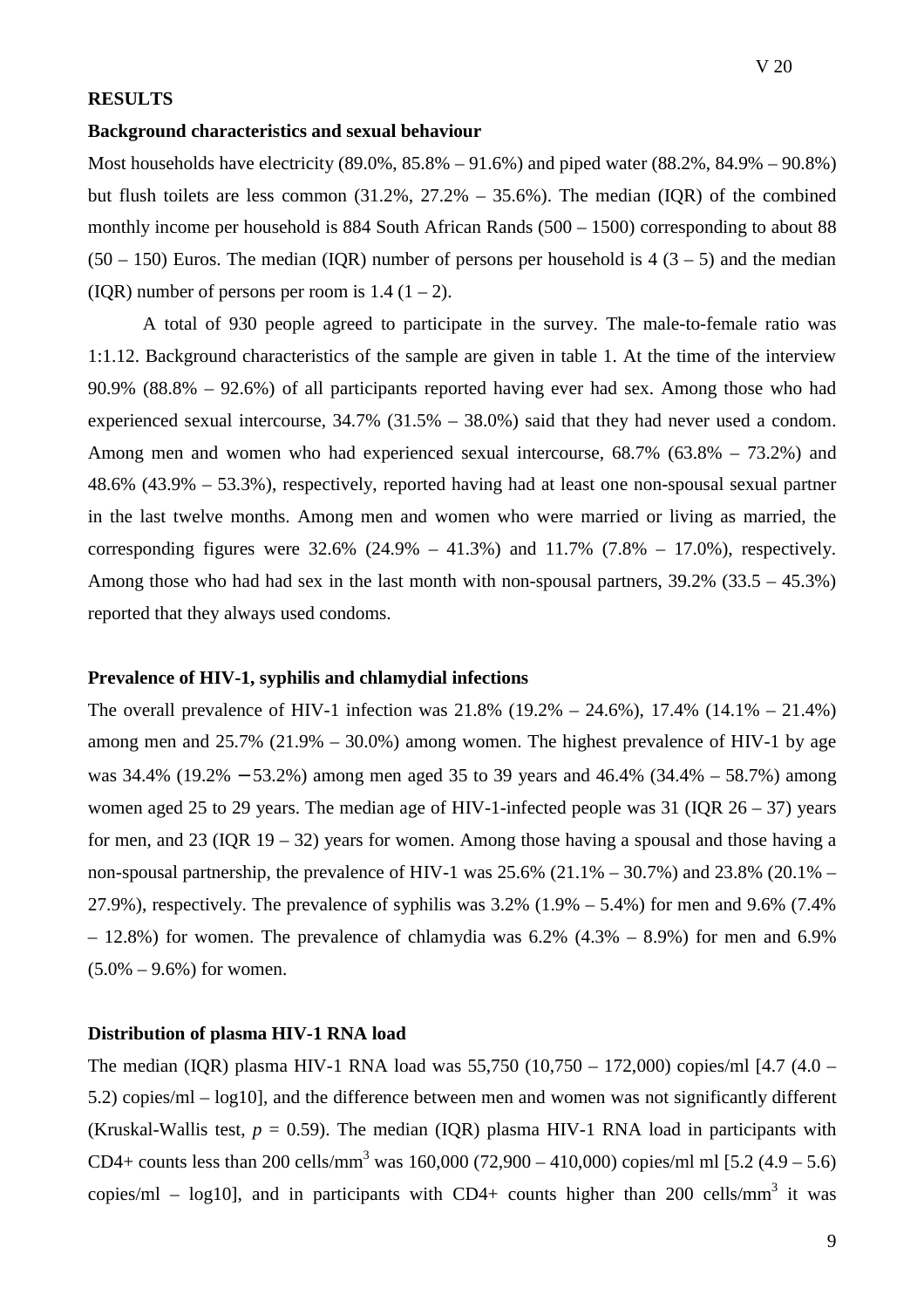significantly lower at  $46,800 (9,407 - 149,500)$  copies/ml  $[4.7 (4.0 - 5.2)$  copies/ml  $-$  log10], (Kruskal-Wallis test,  $p = 0.000$ ).

### **Distribution of CD4+ counts**

The median (IQR) CD4+ cell counts in the HIV-1-negative and -positive participants was 1,128  $(911 - 1,371)$  cells/mm<sup>3</sup> and 475 (321 – 735) cells/mm<sup>3</sup>, respectively, and the difference was statistically significant (Kruskal-Wallis test,  $p = 0.000$ ). Among HIV-1-negative men, the median (IQR) CD4+ cell counts were 1,057 (850 – 1,316) cells/mm<sup>3</sup> and among women were slightly higher at 1,180 (963 – 1,436) cells/mm<sup>3</sup> (Kruskal-Wallis Test,  $p = 0.000$ ). Among HIV-1-positive participants, the median CD4+ counts was  $488 (321 - 740)$  cells/mm<sup>3</sup> and not statistically different between men and women (Kruskal-Wallis Test,  $p = 0.17$ ). The distribution of CD4+ cell counts in HIV-1-infected individuals is given in figure 1.

### **Characteristics of HIV-1-infected subjects eligible for ARV therapy under the WHO guideline**

Taking a CD4+ cell count of 200 cells/mm<sup>3</sup> as the critical level for the initiation of HAART, 9.5%  $(6.1\% - 14.9\%)$  of HIV-1-infected people, or 2.1%  $(1.3\% - 3.3\%)$  of 15- to 49-year-old, should be provided with HAART. The median age of these people was  $33$  (IQR,  $26 - 36$ ) years, with a maleto-female ratio of 1:2.2. 36.8% (20.4% – 73.9%) were married, and 47.4% (25.2% – 70.5%) reported at least one non-spousal sexual partner in the last twelve months.

At the time of the study,  $18.9\%$  ( $13.8\%$  –  $25.2\%$ ) of HIV-1-infected people had CD4+ cell counts between 200 and 349 cells/mm<sup>3</sup> so that 6.3%  $(4.6% - 8.4%)$  of those currently infected with HIV-1, or 1.4%  $(0.97\% - 1.9\%)$  of 15- to 49-year-olds, should start HAART in each of the next three years.

 On average, plasma HIV-1 RNA load in copies/ml – log10 falls by a factor of 1.43 (1.32 – 1.56) for each 100 cells/mm<sup>3</sup> decline in CD4+ count, as shown in Figure 2. However, there is substantial dispersion in the data and a high proportion of individuals have a high plasma HIV-1 RNA load even though their CD4+ cell count is above 200 cells/mm<sup>3</sup>.

### **Impact of HAART on the short-term spread of HIV-1 under the WHO guideline**

Among spousal partnerships involving HIV-1-positive individuals, 7.6% (3.4% – 15.6%) had a  $CD4+$  cell count below 200 cells/mm<sup>3</sup>. Of the non-spousal partnerships in the last twelve months involving HIV-1-positive individuals,  $5.7\%$  (3.0% – 10.2%) had a CD4+ cell count below 200 cells/ $mm<sup>3</sup>$ . Of the spousal and non-spousal partnerships in the last twelve months engaged in by HIV-1-positive individuals, a total of  $6.3\%$   $(3.8\% - 9.6\%)$  had a CD4+ cell count below 200 cells/mm<sup>3</sup>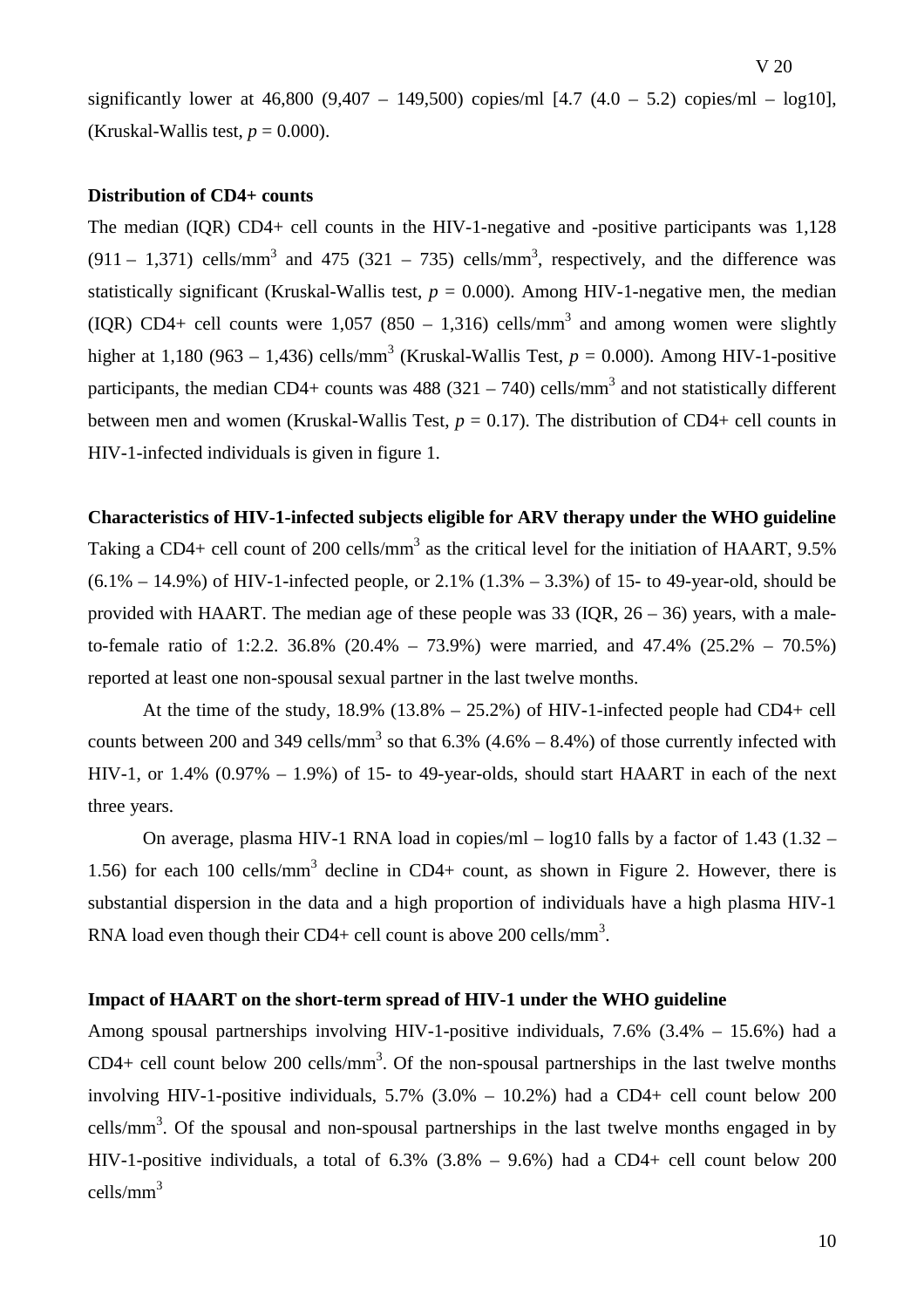The plasma HIV-1 RNA load stratified by CD4+ cell count is given in table 2. Combining the survey data from the present study with data on the annual risk of infection from a study in Uganda [26], we are able to estimate the probability that one current infection will give rise to a secondary infection in one year (annual risk of HIV-1 transmission). By assuming that those who receive HAART cease to be infectious, we also show in Table 2 that the provision of HAART to all infected subjects with a CD4+ cell count below 200 cells/mm<sup>3</sup> will reduce the annual risk of HIV-1 transmission by  $11.9\%$  (7.1% – 17.0%).

### **Impact of using the USDHHS guideline**

If HAART were given to individuals with a CD4+ cell count below 350 cells/mm<sup>3</sup> or a plasma HIV-1 RNA load over 55,000 copies/ml, more people would need HAART and the impact on the short-term spread of HIV-1 would be greater. If this were done, we estimate (data not shown) that 56.3% (49.1% – 63.2%) of people infected with HIV-1 would have required HAART at the time of the study. As a result,  $50.0\%$  (39.5% – 60.5%) of spousal and 59.3% (52.0% – 66.2%) of nonspousal partnerships would potentially benefit from the resulting reduction of transmission, and the annual risk of HIV-1 transmission would be reduced by  $71.8\%$  (64.5% –  $77.5\%$ ).

#### **DISCUSSION**

### *Number of people who need HAART*

Marked improvements have been reported in the health status and life expectancy of HIV-1 infected individuals and coincide with the widespread use of antiretroviral drugs [2-10]. It is estimated that only 230,000 HIV-infected people in poor and middle-income countries are currently being treated with antiretroviral therapy and half of these are in Brazil. In Sub-Saharan Africa, where 70% of the HIV-1-infected people live, almost no or limited triple-combination HIV-1 treatment is used [24]. Several studies have investigated the feasibility and efficacy of antiretroviral therapy in resource-poor settings and confirm that antiretroviral drugs can be successfully provided in developing countries [12, 13]. However, treatment requirements have not been well characterised in sub-Saharan countries. The current community-based study was conducted in a South African township of the Gauteng province with a very high prevalence of HIV-1. In this community the prevalence of HIV and syphilis among women that we found (9.6% and 25.7% respectively) was comparable to the prevalence (31.6% and 6.0% respectively) reported for the same province in the antenatal survey conducted in 2002 by the South African National Department of Health [27]. We estimate that 9.5% of all adults infected with HIV-1, or 2.1% of those aged 15 to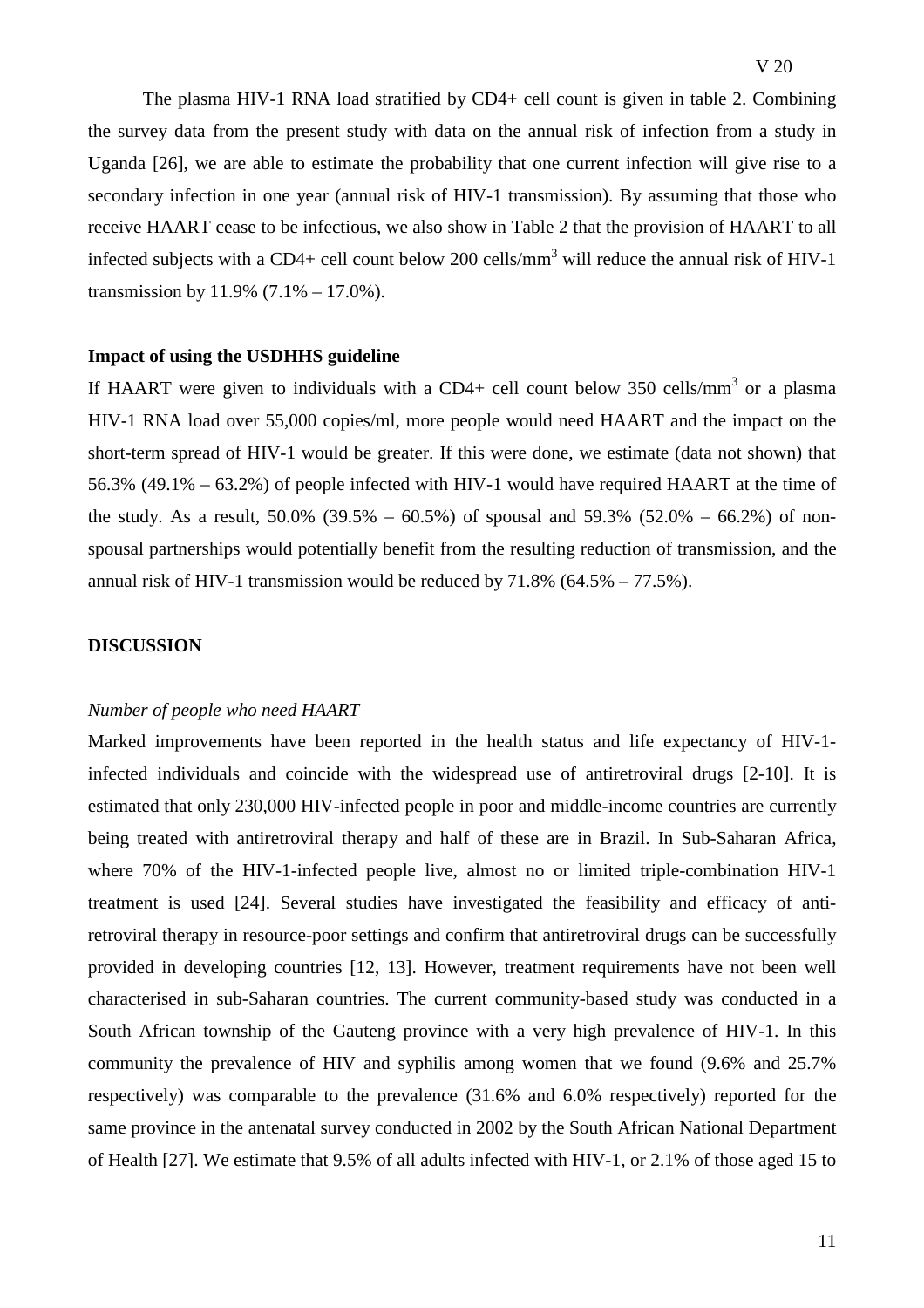49 years, would be eligible for antiretroviral drugs, under the WHO guideline that recommends initiating HAART at CD4+ counts less than 200 cells/mm<sup>3</sup>.

In addition, a further 6.3% of all adults infected with HIV-1, or 1.4% of those aged 15 to 49, should start HAART each year. Because HAART will reduce mortality, the number of individuals who need HAART will increase. As data on HAART coverage and on survival of patients receiving HAART in Africa become available it will be possible to estimate more precisely the demand for HAART and the cost of providing it [28, 29]. While the empirical data provided by this study represent an important first step, detailed public health and economic studies of the feasibility of testing and treating these individuals will allow for a precise estimate of the feasibility and cost of scaling up ARV therapy in settings with a high HIV prevalence. Such studies will make it possible to refine recent studies that have attempted to estimate the real cost of an effective response to the global AIDS epidemic [30, 31].

Estimates of the fraction of the population that need HAART in sub-Saharan Africa depend on the natural history of the epidemic and in particular its magnitude and maturity. Because the epidemic in South Africa has developed recently but very rapidly [1, 32], this study should be repeated in other sub-Saharan African settings, especially in countries where the prevalence is lower and where the epidemic is more mature and even declining. Nevertheless, it is unlikely that the proportion of HIV-positive people that need HAART will be dramatically different in other places in sub-Saharan Africa where the epidemic is driven primarily by heterosexual contact. HIV-1 has the same impact on the immune system, and the epidemic has probably reached an endemic state even in more recently affected countries.

When using the USDHHS guideline we found that a high proportion (more than 50%) of people infected with HIV-1 would have needed HAART at the time of the study. The drastic difference found when using the WHO and the USDHHS guideline is due to the strong difference in our HIV positive population between the fraction having  $CD4+$  counts below 200 cells/mm<sup>3</sup> (about 10%) and the fraction having a viral load above 55 000 copies/ml (about 50%). This indicates that the proportion of people who need HAART critically depends on the choice of guideline to be used. A recent study conducted in the Rakai population in Uganda found that 20% of infected persons had viral loads above 55 000 copies/ml and therefore need to receive HAART under the USDHHS guideline [33]. The reasons for such a difference when compared with our study are unclear. It could be due to the difference in the sample collection. Viral loads were determined from recently sampled plasma in our study and from archived serum in the Rakai study and such variation in the collection and the storage can at least partly explain the difference between the two studies [34]. It can also be due to the population sample. We have designed a specific cross-sectional approach for our study compared to the cohort used in the Rakai study.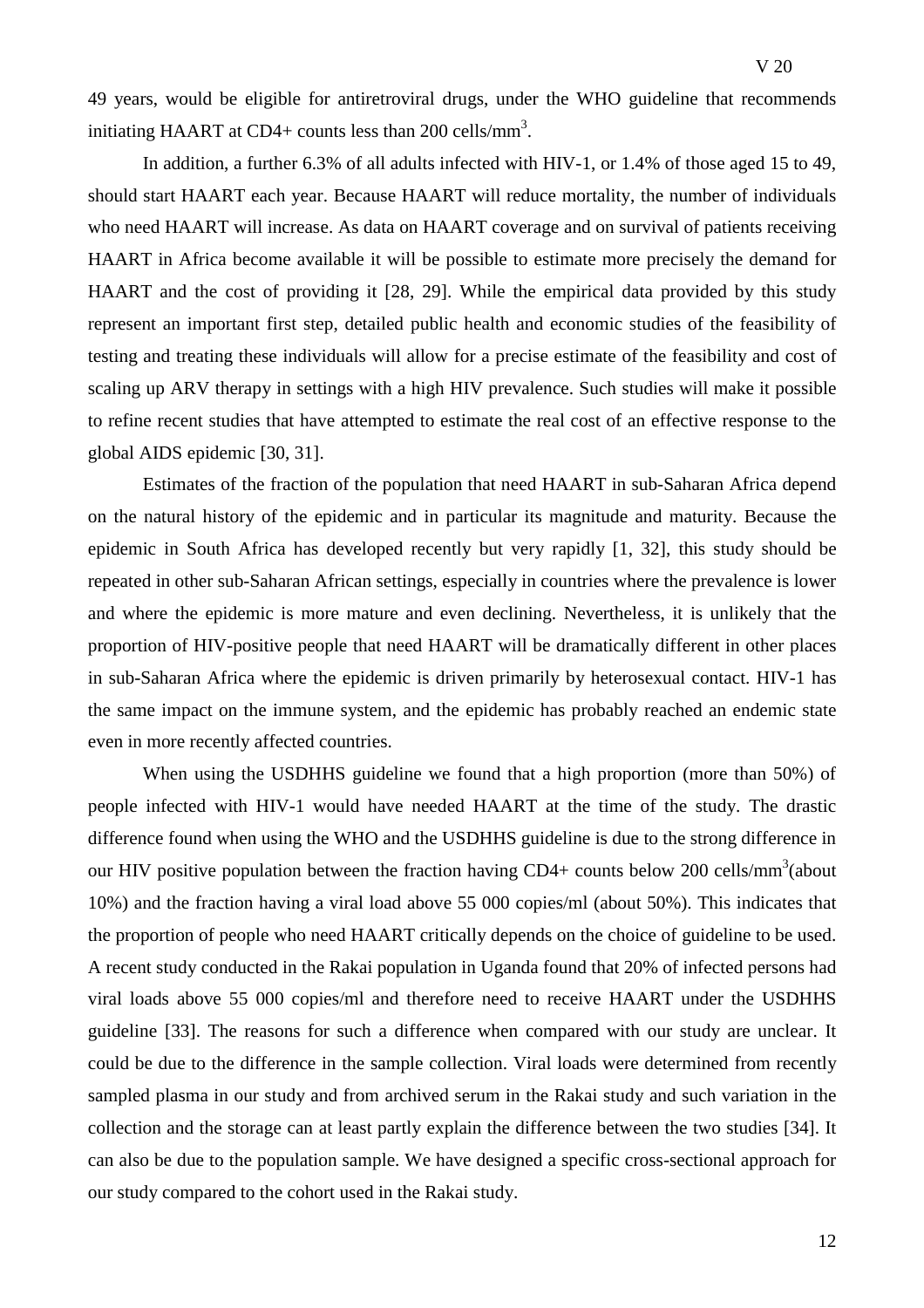#### *Potential impact of HAART on the spread of HIV*

The impact that HAART might have on the spread of HIV by reducing the infectivity of treated subjects and preventing subsequent sexual transmission remains unclear [35]. A mathematical model suggested that the widespread use of antiretroviral drugs could curb the HIV epidemic in a gay community in San Francisco [36]. A recently published stochastic simulation showed that in Uganda using the USDHHS guideline HAART will have a limited impact on the spread of HIV [33]. Here we have used two indicators to evaluate the short-term impact of the widespread use of HAART on HIV-1 transmission in a South African township where the prevalence of HIV-1 is high. The first indicator revealed that only a small proportion of spousal partnerships (7.6%) and non-spousal partnerships (5.7%) formed by HIV-1-infected individuals will potentially benefit from the likely reduction of transmission due to the decrease in plasma HIV-1 RNA load induced by HAART. The second indicator suggests that the annual risk of HIV-1 transmission would be reduced by 11.9%. The low numerical values of the two indicators show that the impact of HAART on the spread of HIV, by reducing the infectivity of treated subjects and preventing subsequent sexual transmission, will be small under the WHO guideline.

The first indicator takes into account the sexual activity of HIV-1 positive people in estimating the impact of HAART on the spread of HIV-1. Nevertheless, this indicator does not take into account that a proportion of the partnerships of HIV-1 positive individuals both partners could be HIV-1 positive. Therefore, this indicator is likely to be an overestimation of the proportion of sexual relationships that would benefit from the reduction of transmission due to the decrease in plasma HIV-1 RNA load by HAART. The second indicator was based on a study conducted in Uganda because of the lack of South African data on the relationship between HIV-1 viral load and sexual transmission of HIV-1. Therefore we cannot exclude that the result could have been slightly different if such data were available.

Because the average plasma HIV-1 RNA load only increases slowly as CD4+ count falls, the infectiousness of individuals who are eligible for HAART is close to the infectiousness of those who are not. As a result we can estimate the impact of HAART on the spread of HIV-1, as a first approximation, by the proportion of HIV-1-positive people who would receive HAART. This is confirmed by this study where 9.5% of HIV-1-infected people need HAART and the reduction in transmission was estimated to be 11.9%.

Many people will not be eligible for HAART because their CD4+ counts are above 200 cells/ $mm<sup>3</sup>$  even though they have a high plasma HIV-1 RNA load, and they will continue to contribute substantially to the spread of HIV after the introduction of HAART. In addition, individuals who are in the early asymptomatic period and have a negative HIV test, that is those who are newly infected or primary HIV-1-infected individuals, are not taken into account in the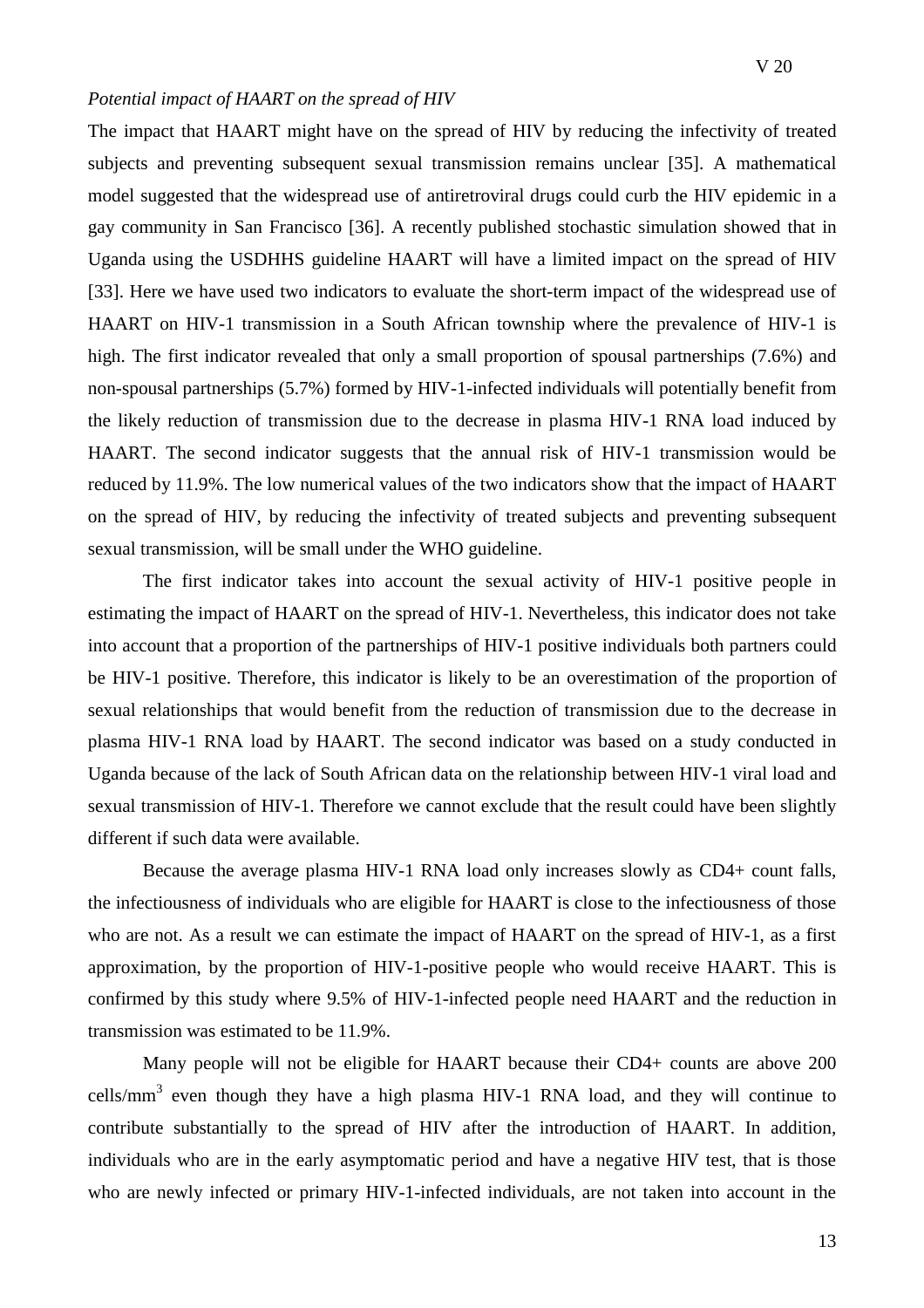current study and it is believed that they contribute substantially to the spread of HIV because of their high plasma HIV-1 RNA load [37]. However, this group is likely to be small because the window period of the ELISA HIV test used here is short.

Our estimation of the impact of HAART on the spread of HIV has been calculated assuming full coverage and that HAART reduces plasma HIV-1 RNA load to < 400 copies/ml. Because we used a relationship between plasma HIV-1 RNA load and HIV transmission [25] in which no transmission occurs with such low value of viral load, our hypothesis is equivalent to assuming that HAART completely suppresses infectiousness. It seems likely therefore that the estimation given in this study is an overestimation for at least three reasons. Firstly, it is unlikely that all eligible people infected with HIV will receive HAART for cultural and practical reasons. Secondly, studies conducted in Africa have pointed out the problems of non-adherence and drug resistance among treated patients [38-44]. Thirdly, it is unlikely that HIV-infected individuals receiving HAART will be completely uninfectious. Indeed, in HIV-1-infected men who are successfully receiving highly active antiretroviral therapy the virus may still be present in seminal cells and transmitted sexually [45], and it has been shown that treating HIV-1-infected men with zidovudine reduces, but does not eliminate, heterosexual transmission of HIV [17]. Finally, despite effective anti-retroviral therapy, high seminal plasma HIV-1 RNA loads occur during gonococcal urethritis [46] and patients may still be infected as evidenced by continued shedding of cells harbouring the HIV provirus [47].

When using the USDHHS guideline we found that the annual risk of HIV-1 transmission would be substantially reduced by more than two thirds. The drastic difference found when using the WHO and the USDHHS guideline is due to the marked difference in the populations eligible for HAART under the two guidelines. This indicates that the choice of guideline to be used in a developing country is of critical importance on the potential impact of antiretroviral therapy on the heterosexual spread of HIV. The aim of these guidelines is to recommend the point during the course of HIV infection at which antiretroviral therapy should be initiated but this point remains uncertain [48]. A consequence of our study is that the design of a guideline for developing countries has serious public health implications that should be taken into consideration. The relatively small impact of HAART when using the USDHHS guideline that was found in Uganda is in contrast with what was found in our study. The difference is likely the result of the lower proportion of HIV positive persons eligible for HAART in the Rakai population (about 20%) in comparison to the proportion in the South African population of this study (about 50%).

### *Consequences for prevention*

Under the WHO guideline the limited effect of even the widespread use of HAART on the spread of HIV in sub-Saharan Africa found in this study suggests that HAART will not substantially reduce the heterosexual spread of HIV. Scaling up HAART should not lead to any relaxation in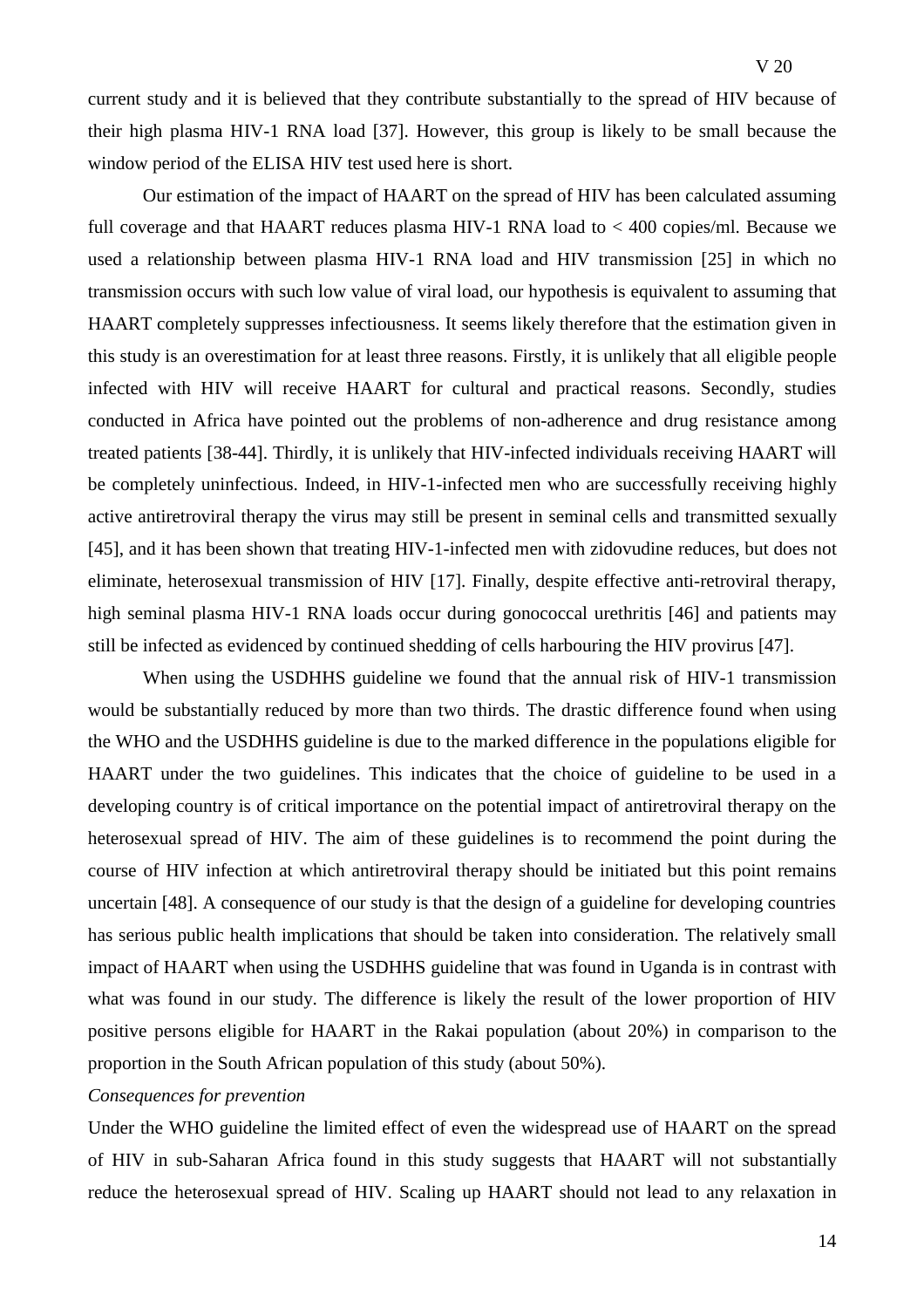prevention efforts to reduce the spread of HIV. In particular, we advocate, as others have [49], that the budget allocated for prevention should not be in competition with the budget allocated to treatment and should not be reduced. In this context the prevention of HIV infection should be based on established, cost-effective prevention strategies such as condom distribution, blood and injection safety measures, treatment of STIs, and changes of sexual behaviour [50].

In the population under study here, the prevalences of both syphilis and chlamydia are high, sexual risk behaviour is common and condom use is not optimal in non-spousal partnerships, although it is higher than in some other cities of sub-Saharan Africa [51-53]. This situation, characterised by low condom use, high rates of curable STIs and sexual risk behaviour is common in sub-Saharan Africa and prevention efforts to reduce the spread of HIV need to be substantially strengthened.

The development of HAART represents a major advance in the fight against HIV/AIDS and even though HAART has to be administered by trained health workers in health centres satisfying the minimum requirements for the delivery of such drugs [11], there is no doubt that HAART, which is already available in some countries in sub-Saharan Africa such as Senegal [42], will soon become available in other countries. The consequences of the availability of HAART on prevention are difficult to predict. HAART could facilitate HIV prevention. The targeted availability of an effective therapy could lead to an increase in demand for HIV testing and counselling, which has been shown to be effective in reducing risky sexual behaviours in heterosexual couples [35, 54], and to a lessening of the stigma associated with AIDS [13]. But HAART could also have a negative impact on prevention as recent studies in San Francisco and Amsterdam have provided evidence of an increase in unprotected sex among men who have sex with men, possibly due to the availability of HAART [11, 55, 56]. Detailed studies conducted in sub-Saharan Africa on the impact on prevention of the widespread use of HAART will be needed to judge adequately the complementary approaches of prevention and treatment of the HIV/AIDS epidemic in sub-Saharan communities highly infected by HIV.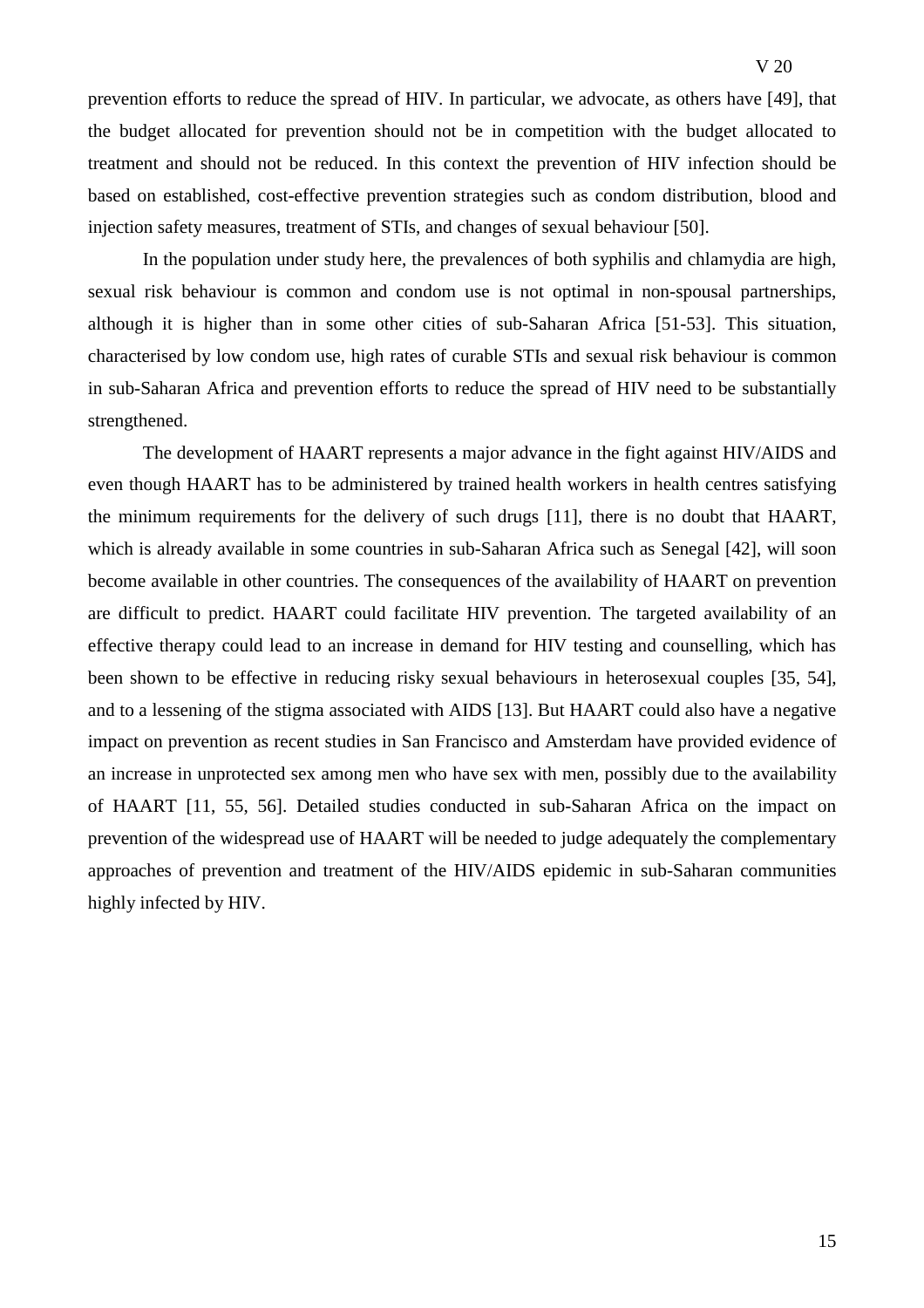### **Financial support**

Funding was received from the Agence Nationale de Recherche contre le SIDA (ANRS-2002- 1265), Paris, France, from the National Institute for Communicable Diseases, Johannesburg, South Africa and from the Institut National de la Santé et de la Recherche Médicale, Paris, France.

### **Acknowledgements**

We thank all the participants who agreed to take part in the survey and to answer the questions we put to them and to provide blood samples. Very special thanks go to Reathe Taljaard and Gaph Pathedi who helped to make the survey possible. Ewalde Cutler, Precious Magooa, Melody Nzama, Moses Mashiloane and Japh Sibeko from the National Institute for Communicable Diseases, Johannesburg, South Africa provided excellent technical assistance in regard to the laboratory testing. We thank Emmanuel Lagarde, INSERM U88, France for his invaluable assistance and support.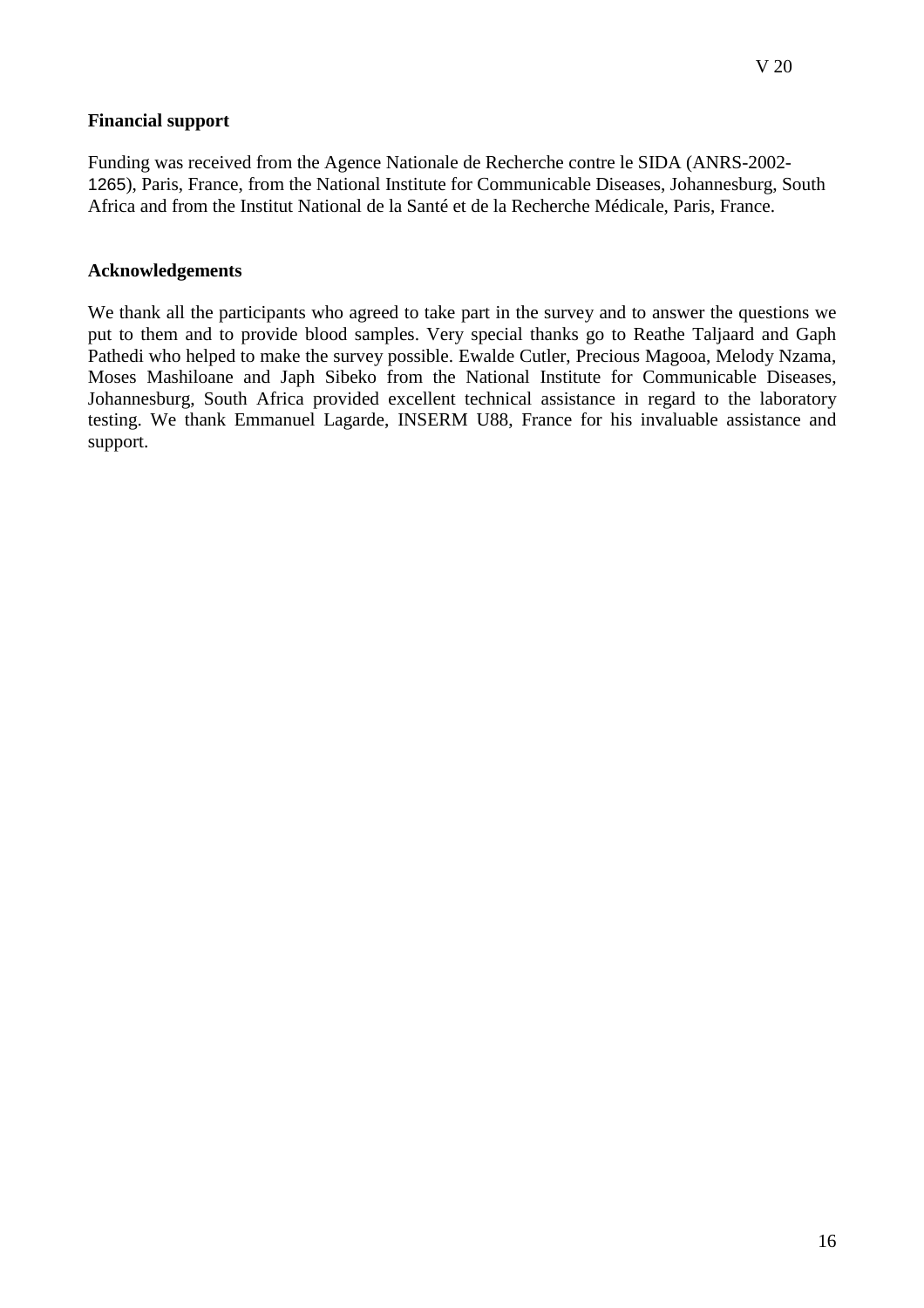- 1. UNAIDS, *AIDS epidemic update.* 2001.
- 2. Wood, E., S. Low-Beer, K. Bartholomew, M. Landolt, D. Oram, M.V. O'Shaughnessy, and R.S. Hogg, *Modern antiretroviral therapy improves life expectancy of gay and bisexual males in Vancouver's West End.* Can J Public Health, 2000. **91**(2): p. 125-8.
- 3. Vittinghoff, E., S. Scheer, P. O'Malley, G. Colfax, S.D. Holmberg, and S.P. Buchbinder, *Combination antiretroviral therapy and recent declines in AIDS incidence and mortality.* J Infect Dis, 1999. **179**(3): p. 717- 20.
- 4. Moore, R.D. and R.E. Chaisson, *Natural history of HIV infection in the era of combination antiretroviral therapy.* Aids, 1999. **13**(14): p. 1933-42.
- 5. Mocroft, A., S. Vella, T.L. Benfield, A. Chiesi, V. Miller, P. Gargalianos, A. d'Arminio Monforte, I. Yust, J.N. Bruun, A.N. Phillips*, et al.*, *Changing patterns of mortality across Europe in patients infected with HIV-1. EuroSIDA Study Group.* Lancet, 1998. **352**(9142): p. 1725-30.
- 6. Palella, F.J., Jr., K.M. Delaney, A.C. Moorman, M.O. Loveless, J. Fuhrer, G.A. Satten, D.J. Aschman, and S.D. Holmberg, *Declining morbidity and mortality among patients with advanced human immunodeficiency virus infection. HIV Outpatient Study Investigators.* N Engl J Med, 1998. **338**(13): p. 853-60.
- 7. Dore, G.J., Y. Li, A. McDonald, H. Ree, J.M. Kaldor, and J.M. Kaldo, *Impact of highly active antiretroviral therapy on individual AIDS-defining illness incidence and survival in Australia.* J Acquir Immune Defic Syndr, 2002. **29**(4): p. 388-95.
- 8. Egger, M., B. Hirschel, P. Francioli, P. Sudre, M. Wirz, M. Flepp, M. Rickenbach, R. Malinverni, P. Vernazza, and M. Battegay, *Impact of new antiretroviral combination therapies in HIV infected patients in Switzerland: prospective multicentre study. Swiss HIV Cohort Study.* Bmj, 1997. **315**(7117): p. 1194-9.
- 9. Hogg, R.S., B. Yip, C. Kully, K.J. Craib, M.V. O'Shaughnessy, M.T. Schechter, and J.S. Montaner, *Improved survival among HIV-infected patients after initiation of triple-drug antiretroviral regimens.* Cmaj, 1999. **160**(5): p. 659-65.
- 10. Gange, S.J., Y. Barron, R.M. Greenblatt, K. Anastos, H. Minkoff, M. Young, A. Kovacs, M. Cohen, W.A. Meyer, 3rd, and A. Munoz, *Effectiveness of highly active antiretroviral therapy among HIV-1 infected women.* J Epidemiol Community Health, 2002. **56**(2): p. 153-9.
- 11. WHO, *Scaling up antiretroviral therapy in resource limited settings : guidelines for a public health approach.* in development, 2002.
- 12. Laurent, C., N. Diakhate, N.F. Gueye, M.A. Toure, P.S. Sow, M.A. Faye, M. Gueye, I. Laniece, C. Toure Kane, F. Liegeois*, et al.*, *The Senegalese government's highly active antiretroviral therapy initiative: an 18 month follow-up study.* Aids, 2002. **16**(10): p. 1363-70.
- 13. Farmer, P., F. Leandre, J.S. Mukherjee, M. Claude, P. Nevil, M.C. Smith-Fawzi, S.P. Koenig, A. Castro, M.C. Becerra, J. Sachs*, et al.*, *Community-based approaches to HIV treatment in resource-poor settings.* Lancet, 2001. **358**(9279): p. 404-9.
- 14. USDHHS, *Guidelines for the use of ARV agents in HIV-infected adults and adolescents*. 2002, US Department of Health and Human Services.
- 15. Pereira, A.S., A.D. Kashuba, S.A. Fiscus, J.E. Hall, R.R. Tidwell, L. Troiani, J.A. Dunn, J.J. Eron, Jr., and M.S. Cohen, *Nucleoside analogues achieve high concentrations in seminal plasma: relationship between drug concentration and virus burden.* J Infect Dis, 1999. **180**(6): p. 2039-43.
- 16. Hart, C.E., J.L. Lennox, M. Pratt-Palmore, T.C. Wright, R.F. Schinazi, T. Evans-Strickfaden, T.J. Bush, C. Schnell, L.J. Conley, K.A. Clancy*, et al.*, *Correlation of human immunodeficiency virus type 1 RNA levels in blood and the female genital tract.* J Infect Dis, 1999. **179**(4): p. 871-82.
- 17. Musicco, M., A. Lazzarin, A. Nicolosi, M. Gasparini, P. Costigliola, C. Arici, and A. Saracco, *Antiretroviral treatment of men infected with human immunodeficiency virus type 1 reduces the incidence of heterosexual transmission. Italian Study Group on HIV Heterosexual Transmission.PG - 1971-6.* Arch Intern Med, 1994. **154**(17).
- 18. UNAIDS, *Looking deeper into the HIV epidemic: A questionnaire for tracing sexual networks*, in *Best practice collection, Key Material 98/27*. 1998, UNAIDS: Geneva. p. 1-24.
- 19. Triques, K., J. Coste, J.L. Perret, C. Segarra, E. Mpoudi, J. Reynes, E. Delaporte, A. Butcher, K. Dreyer, S. Herman*, et al.*, *Efficiencies of four versions of the AMPLICOR HIV-1 MONITOR test for quantification of different subtypes of human immunodeficiency virus type 1.PG - 110-6.* J Clin Microbiol, 1999. **37**(1): p. 110- 6.
- 20. Newcombe, R.G., *Two-sided confidence intervals for the single proportion: comparison of seven methods.* Stat Med, 1998. **17**(8): p. 857-72.
- 21. WHO, *Basic science in HIV/AIDS : an update.* 1999: p. 64.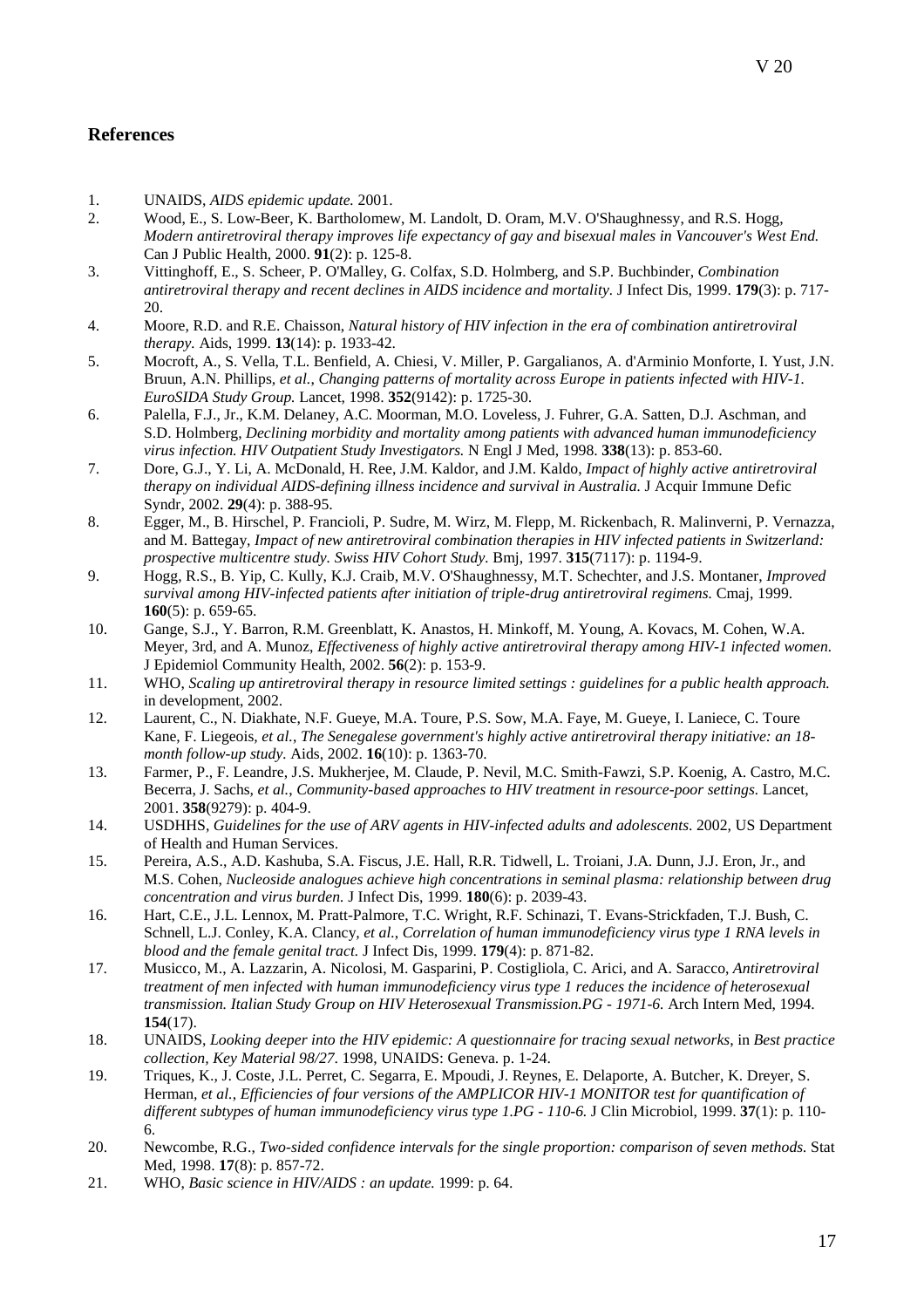- 22. Kaleebu, P., A. Ross, D. Morgan, D. Yirrell, J. Oram, A. Rutebemberwa, F. Lyagoba, L. Hamilton, B. Biryahwaho, and J. Whitworth, *Relationship between HIV-1 Env subtypes A and D and disease progression in a rural Ugandan cohort.* Aids, 2001. **15**(3): p. 293-9.
- 23. Fauci, A.S., G. Pantaleo, S. Stanley, and D. Weissman, *Immunopathogenic mechanisms of HIV infection.* Ann Intern Med, 1996. **124**(7): p. 654-63.
- 24. Anastos, K., S.J. Gange, B. Lau, B. Weiser, R. Detels, J.V. Giorgi, J.B. Margolick, M. Cohen, J. Phair, S. Melnick*, et al.*, *Association of race and gender with HIV-1 RNA levels and immunologic progression.* J Acquir Immune Defic Syndr, 2000. **24**(3): p. 218-26.
- 25. Quinn, T.C., M.J. Wawer, N. Sewankambo, D. Serwadda, C. Li, F. Wabwire-Mangen, M.O. Meehan, T. Lutalo, and R.H. Gray, *Viral load and heterosexual transmission of human immunodeficiency virus type 1. Rakai Project Study Group.* N Engl J Med, 2000. **342**(13): p. 921-9.
- 26. Gray, R.H., M.J. Wawer, R. Brookmeyer, N.K. Sewankambo, D. Serwadda, F. Wabwire-Mangen, T. Lutalo, X. Li, T. vanCott, and T.C. Quinn, *Probability of HIV-1 transmission per coital act in monogamous, heterosexual, HIV-1-discordant couples in Rakai, Uganda.* Lancet, 2001. **357**(9263): p. 1149-53.
- 27. Health, D.o., *National HIV and Syphilis antenatal sero-prevalence survey in South Africa.* 2002.
- 28. Weidle, P.J., S. Malamba, R. Mwebaze, C. Sozi, G. Rukundo, R. Downing, D. Hanson, D. Ochola, P. Mugyenyi, J. Mermin*, et al.*, *Assessment of a pilot antiretroviral drug therapy programme in Uganda: patients' response, survival, and drug resistance.* Lancet, 2002. **360**(9326): p. 34-40.
- 29. Frater, A.J., D.T. Dunn, A.J. Beardall, K. Ariyoshi, J.R. Clarke, M.O. McClure, and J.N. Weber, *Comparative response of African HIV-1-infected individuals to highly active antiretroviral therapy.* Aids, 2002. **16**(8): p. 1139-46.
- 30. Attaran, A. and J. Sachs, *Defining and refining international donor support for combating the AIDS pandemic.* Lancet, 2001. **357**(9249): p. 57-61.
- 31. Schwartlander, B., J. Stover, N. Walker, L. Bollinger, J.P. Gutierrez, W. McGreevey, M. Opuni, S. Forsythe, L. Kumaranayake, C. Watts*, et al.*, *AIDS. Resource needs for HIV/AIDS.* Science, 2001. **292**(5526): p. 2434-6.
- 32. Williams, B.G. and E. Gouws, *The epidemiology of human immunodeficiency virus in South Africa.* Philos Trans R Soc Lond B Biol Sci, 2001. **356**(1411): p. 1077-86.
- 33. Gray, R.H., X. Li, M.J. Wawer, S.J. Gange, D. Serwadda, N.K. Sewankambo, R. Moore, F. Wabwire-Mangen, T. Lutalo, and T.C. Quinn, *Stochastic simulation of the impact of antiretroviral therapy and HIV vaccines on HIV transmission; Rakai, Uganda.* Aids, 2003. **17**(13): p. 1941-51.
- 34. Ginocchio, C.C., X.P. Wang, M.H. Kaplan, G. Mulligan, D. Witt, J.W. Romano, M. Cronin, and R. Carroll, *Effects of specimen collection, processing, and storage conditions on stability of human immunodeficiency virus type 1 RNA levels in plasma.* J Clin Microbiol, 1997. **35**(11): p. 2886-93.
- 35. Wood, E., P. Braitstein, J.S. Montaner, M.T. Schechter, M.W. Tyndall, M.V. O'Shaughnessy, and R.S. Hogg, *Extent to which low-level use of antiretroviral treatment could curb the AIDS epidemic in sub-Saharan Africa.* Lancet, 2000. **355**(9221): p. 2095-100.
- 36. Velasco-Hernandez, J.X., H.B. Gershengorn, and S.M. Blower, *Could widespread use of combination antiretroviral therapy eradicate HIV epidemics?* Lancet Infect Dis, 2002. **2**(8): p. 487-93.
- 37. Leynaert, B., A.M. Downs, and I. de Vincenzi, *Heterosexual transmission of human immunodeficiency virus: variability of infectivity throughout the course of infection. European Study Group on Heterosexual Transmission of HIV.* Am J Epidemiol, 1998. **148**(1): p. 88-96.
- 38. Weidle, P.J., S. Malamba, R. Mwebaze, C. Sozi, G. Rukundo, R. Downing, D. Hanson, D. Ochola, P. Mugyenyi, J. Mermin*, et al.*, *Assessment of a pilot antiretroviral drug therapy programme in Uganda: patients' response, survival, and drug resistance.PG - 34-40.* Lancet, 2002. **360**(9326).
- 39. Vergne, L., G. Malonga-Mouellet, I. Mistoul, R. Mavoungou, H. Mansaray, M. Peeters, and E. Delaporte, *Resistance to antiretroviral treatment in Gabon: need for implementation of guidelines on antiretroviral therapy use and HIV-1 drug resistance monitoring in developing countries.PG - 165-8.* J Acquir Immune Defic Syndr, 2002. **29**(2).
- 40. Adje, C., R. Cheingsong, T.H. Roels, C. Maurice, G. Djomand, W. Verbiest, K. Hertogs, B. Larder, B. Monga, M. Peeters*, et al.*, *High prevalence of genotypic and phenotypic HIV-1 drug-resistant strains among patients receiving antiretroviral therapy in Abidjan, Cote.* J Acquir Immune Defic Syndr, 2001. **26**(5).
- 41. Nyazema, N.Z., S. Khoza, I. Landman, E. Sibanda, and K. Gael, *Antiretrovial (ARV) drug utilisation in Harare.* Cent Afr J Med, 2000. **46**(4): p. 89-93.
- 42. Laurent, C., N. Diakhate, N.F. Gueye, M.A. Toure, P.S. Sow, M.A. Faye, M. Gueye, I. Laniece, C. Toure Kane, F. Liegeois*, et al.*, *The Senegalese government's highly active antiretroviral therapy initiative: an 18 month follow-up study.PG - 1363-70.* Aids, 2002. **16**(10).
- 43. Frater, A.J., D.T. Dunn, A.J. Beardall, K. Ariyoshi, J.R. Clarke, M.O. McClure, and J.N. Weber, *Comparative response of African HIV-1-infected individuals to highly active antiretroviral therapy.PG - 1139-46.* Aids, 2002. **16**(8).
- 44. Harries, A.D., D.S. Nyangulu, N.J. Hargreaves, O. Kaluwa, and F.M. Salaniponi, *Preventing antiretroviral anarchy in sub-Saharan Africa.* Lancet, 2001. **358**(9279): p. 410-4.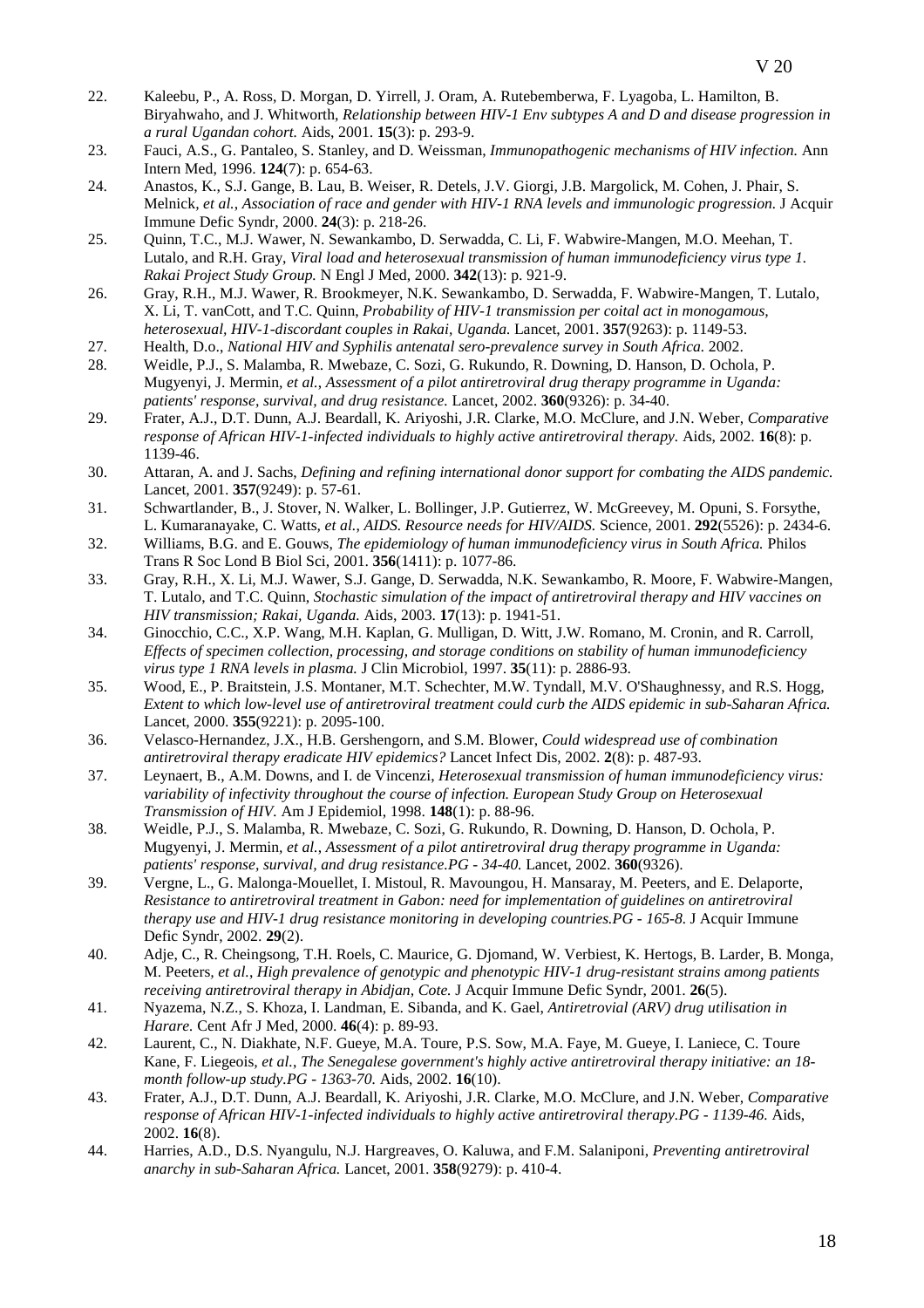- 45. Zhang, H., G. Dornadula, M. Beumont, L. Livornese, Jr., B. Van Uitert, K. Henning, and R.J. Pomerantz, *Human immunodeficiency virus type 1 in the semen of men receiving highly active antiretroviral therapy.PG - 1803-9.* N Engl J Med, 1998. **339**(25).
- 46. Sadiq, S.T., S. Taylor, S. Kaye, J. Bennett, R. Johnstone, P. Byrne, A.J. Copas, S.M. Drake, D. Pillay, and I. Weller, *The effects of antiretroviral therapy on HIV-1 RNA loads in seminal plasma in HIV-positive patients with and without urethritis.PG - 219-25.* Aids, 2002. **16**(2).
- 47. Vernazza, P.L., L. Troiani, M.J. Flepp, R.W. Cone, J. Schock, F. Roth, K. Boggian, M.S. Cohen, S.A. Fiscus, and J.J. Eron, *Potent antiretroviral treatment of HIV-infection results in suppression of the seminal shedding of HIV. The Swiss HIV Cohort Study.PG - 117-21.* Aids, 2000. **14**(2).
- 48. Phillips, A.N., A.C. Lepri, F. Lampe, M. Johnson, and C.A. Sabin, *When should antiretroviral therapy be started for HIV infection? Interpreting the evidence from observational studies.* Aids, 2003. **17**(13): p. 1863-9.
- 49. Marseille, E., P.B. Hofmann, and J.G. Kahn, *HIV prevention before HAART in sub-Saharan Africa.* Lancet, 2002. **359**(9320): p. 1851-6.
- 50. Creese, A., K. Floyd, A. Alban, and L. Guinness, *Cost-effectiveness of HIV/AIDS interventions in Africa: a systematic review of the evidence.* Lancet, 2002. **359**(9318): p. 1635-43.
- 51. Carael, M., J. Cleland, J.C. Deheneffe, B. Ferry, and R. Ingham, *Sexual behaviour in developing countries: implications for HIV control.* Aids, 1995. **9**(10): p. 1171-5.
- 52. Auvert, B., A. Buve, B. Ferry, M. Carael, L. Morison, E. Lagarde, N.J. Robinson, M. Kahindo, J. Chege, N. Rutenberg*, et al.*, *Ecological and individual level analysis of risk factors for HIV infection in four urban populations in sub-Saharan Africa with different levels of HIV infection.PG - S15-30.* Aids, 2001. **15**(Suppl 4): p. S15-30.
- 53. Lagarde, E., B. Auvert, J. Chege, T. Sukwa, J.R. Glynn, H.A. Weiss, E. Akam, M. Laourou, M. Carael, and A. Buve, *Condom use and its association with HIV/sexually transmitted diseases in four urban communities of sub-Saharan Africa.PG - S71-8.* Aids, 2001. **15**(Suppl 4): p. S71-8.
- 54. Roth, D.L., K.E. Stewart, O.J. Clay, A. van Der Straten, E. Karita, and S. Allen, *Sexual practices of HIV discordant and concordant couples in Rwanda: effects of a testing and counselling programme for men.* Int J STD AIDS, 2001. **12**(3): p. 181-8.
- 55. Dukers, N.H., J. Goudsmit, J.B. de Wit, M. Prins, G.J. Weverling, and R.A. Coutinho, *Sexual risk behaviour relates to the virological and immunological improvements during highly active antiretroviral therapy in HIV-1 infection.* Aids, 2001. **15**(3): p. 369-78.
- 56. Katz, M.H., S.K. Schwarcz, T.A. Kellogg, J.D. Klausner, J.W. Dilley, S. Gibson, and W. McFarland, *Impact of highly active antiretroviral treatment on HIV seroincidence among men who have sex with men: San Francisco.* Am J Public Health, 2002. **92**(3): p. 388-94.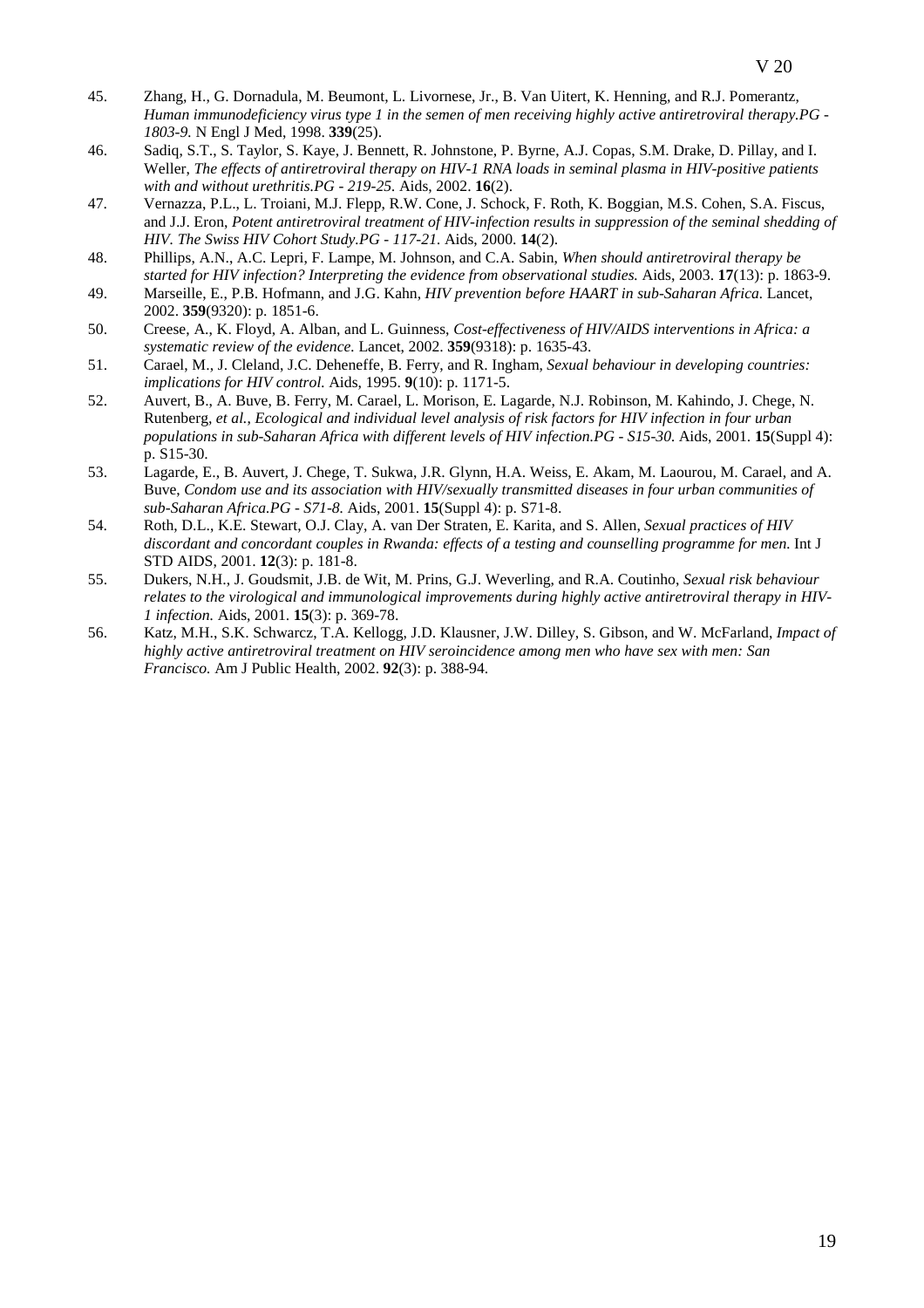

Figure 1. Distribution of CD4+ cell count among HIV-1-infected persons (with the upper limit of the 95% confidence interval).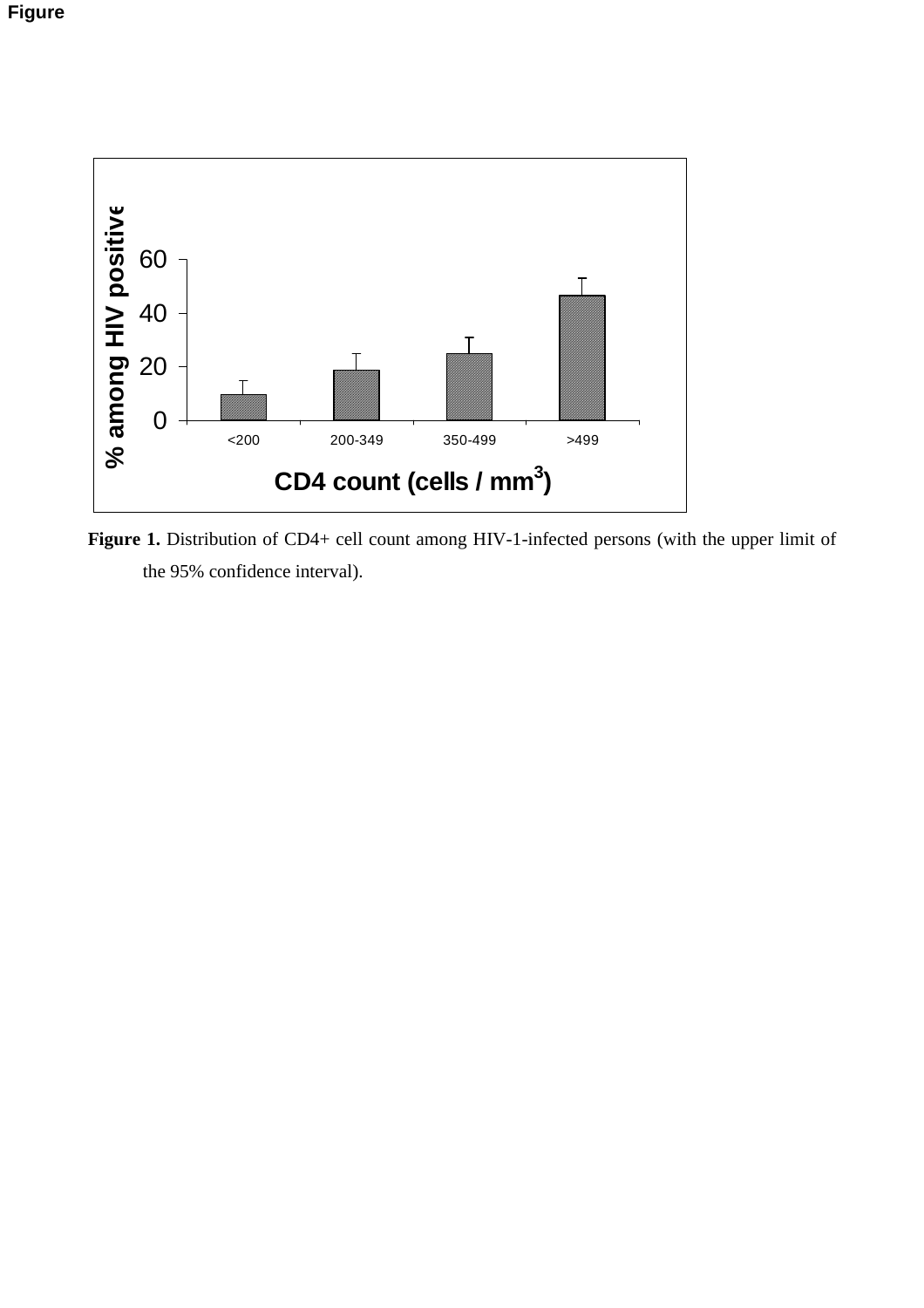

Figure 2. Plasma HIV-1 RNA load by CD4+ count among HIV-1-positive individuals. The regression line is plasma HIV-1 RNA load (copies/ml – log10) =  $5.40 - 1.57 \, 10^{-3} \, \text{CD}4 + \text{count}$ (Spearman's  $\rho = -0.53$ ,  $p = 0.000$ ).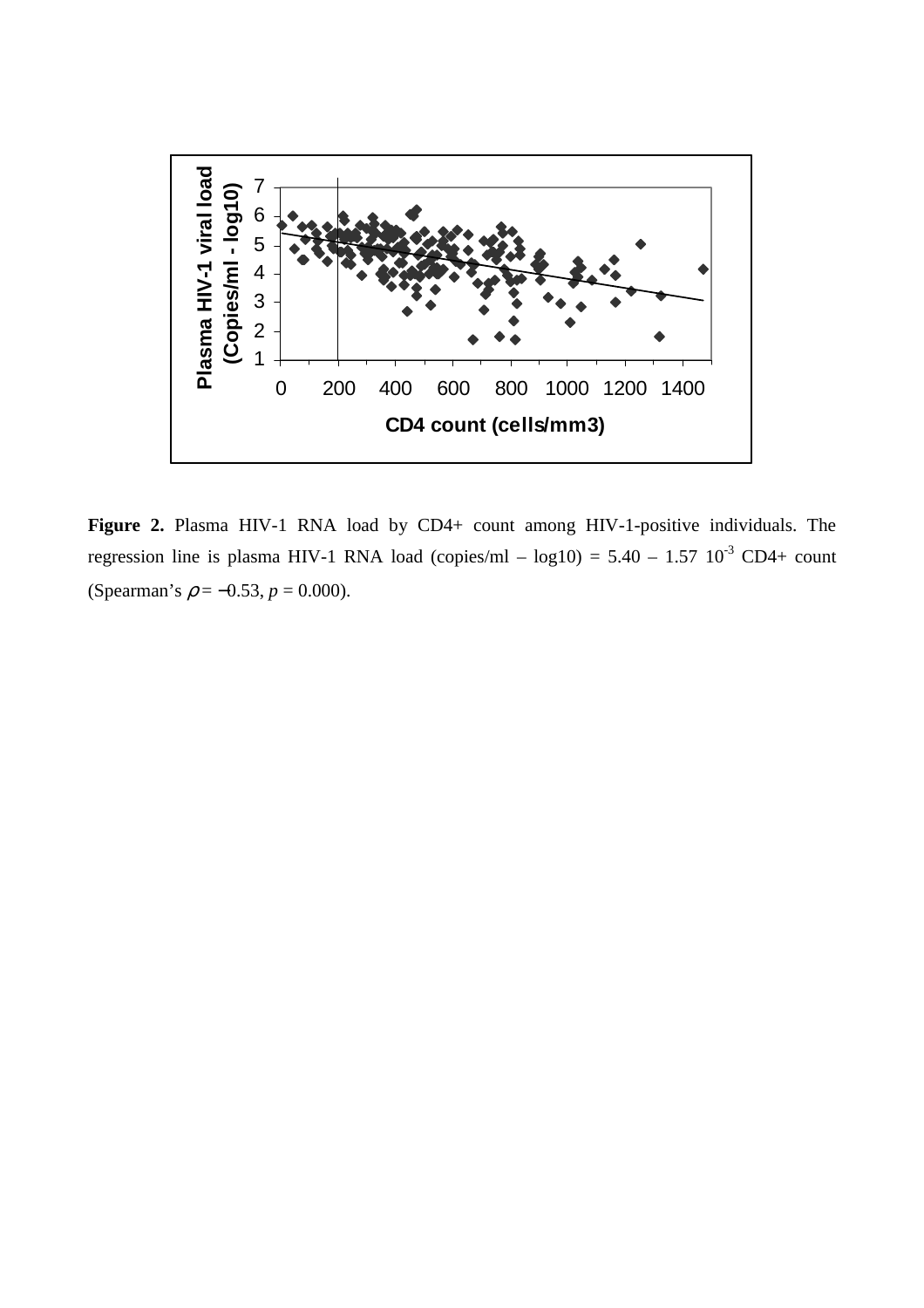|                                   | Men         | Women       | <b>Total</b> |
|-----------------------------------|-------------|-------------|--------------|
|                                   | $N = 438$   | $N = 492$   | $N = 930$    |
| Median age (IQR) years            | $25(19-33)$ | $28(20-37)$ | $26(20-35)$  |
| Ethnic group (% in each category) |             |             |              |
| <b>Sotho</b>                      | 33.8        | 36.6        | 35.3         |
| <b>Tswana</b>                     | 7.5         | 6.5         | 7.0          |
| <b>Xhosa</b>                      | 9.6         | 13.0        | 11.4         |
| Zulu                              | 36.8        | 35.4        | 36.0         |
| <b>Other</b>                      | 12.3        | 8.5         | 10.3         |
| Primary school completed (%)      | 84.5        | 83.3        | 83.9         |
| Occupation (% in each category)   |             |             |              |
| <b>Employed</b>                   | 37.4        | 25.0        | 30.9         |
| <b>Student</b>                    | 29.9        | 22.2        | 25.8         |
| <b>Unemployed</b>                 | 27.6        | 50.2        | 39.6         |
| <b>Other</b>                      | 5.0         | 2.6         | 3.8          |
| Marital status $(\% )$            |             |             |              |
| Married or living as married      | 30.8        | 41.9        | 36.7         |
| <b>Single</b>                     | 69.2        | 58.1        | 63.3         |

Table 1. Background characteristics of men and women included in the survey.

N: overall number of men and women in the analysis.